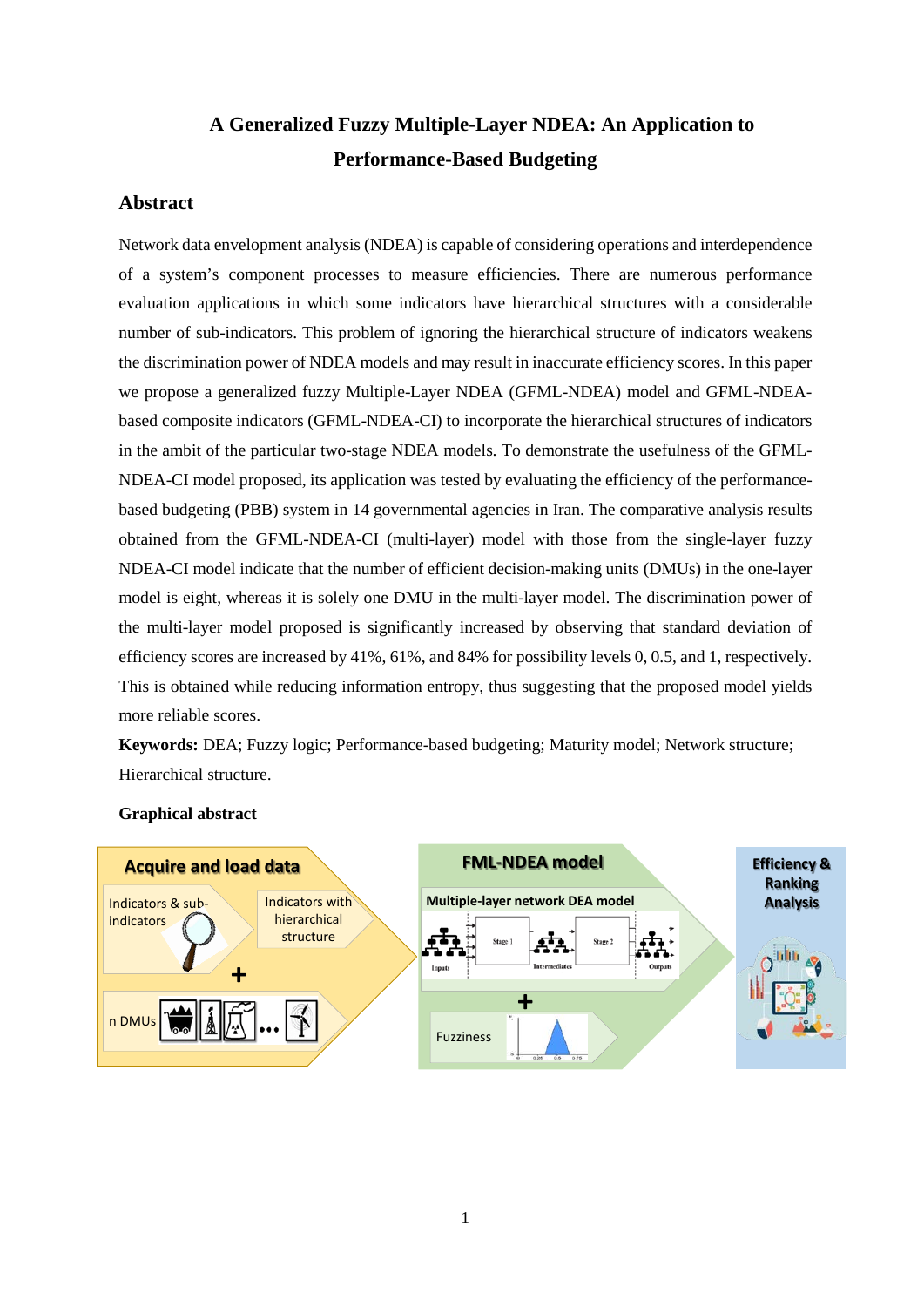## **1. Introduction**

Data envelopment analysis (DEA) was initially proposed by Farrell [1] to measure the efficiency of a system as a black box with a single process, ignoring its internal structure. However, many empirical studies indicate that to evaluate the performance of a system, it is important to consider the operations of its component processes. Network DEA (NDEA) models consider the entire system composed of different component processes or stages with intermediate flows among the processes and their own inputs and outputs. For studies that discuss NDEA models, one can refer to Kao [2,3]. Some works introduce new NDEA models to measure efficiencies under given conditions or present the technical properties of such models, while others apply the current models to real-world performance evaluation problems [2].

There are a large number of performance evaluation applications such as of banking systems [4– 6], the insurance industry [7,8], airline industry [9,10], health care sector [11], road safety performance [12], green supply chain management [13], sustainable supply chain management [14,15], tourist hotel economic efficiency [16], and the performance-based budgeting (PBB) maturity model [17] that deal with many input and/or output indicators belonging to different categories. In addition, there are indicators that are highly correlated or have similar properties. In these applications, the high dimensionality of indicators weakens the discrimination power of the DEA models [18].

This problem of ignoring the hierarchical structure of indicators is addressed in traditional DEA models by initially introducing two-level DEA models by Meng et al. [19] and after by introducing a generalized Multilayer DEA (MLDEA) model by Shen et al. [12]. Nevertheless, the research papers mentioned above (i.e., [12,19]) are only limited to the traditional black box, single-process DEA models that do not necessarily meet the needs of today's performance evaluation applications taking into account the system's internal structure.

Practitioners often wish to consider many indicators in the network structure of their underlying system to carry out a relatively comprehensive performance evaluation in real world applications without losing the discrimination power of the model by removing less important indicators. Instead of aggregating or ignoring some indicators and their hierarchical structures in an NDEA model, it is reasonable to take a holistic approach by developing a Multiple-Layer NDEA model considering influential indicators and hierarchies with their sub-indicators.

For example, in banking system evaluations [4,6], as long as the *deposits* indicator is considered as a consolidation of four different sub-indicators (consumer checking, consumer saving, business checking, and business savings) by Wang et al. [6], it is recommended that other researchers disaggregate this indicator to identify inefficiencies better and understand how to improve banking efficiency. In performance evaluation of tourist hotels [20], considering only the number of rooms provided for rent to guests while ignoring the size and quality of the rooms may give us misleading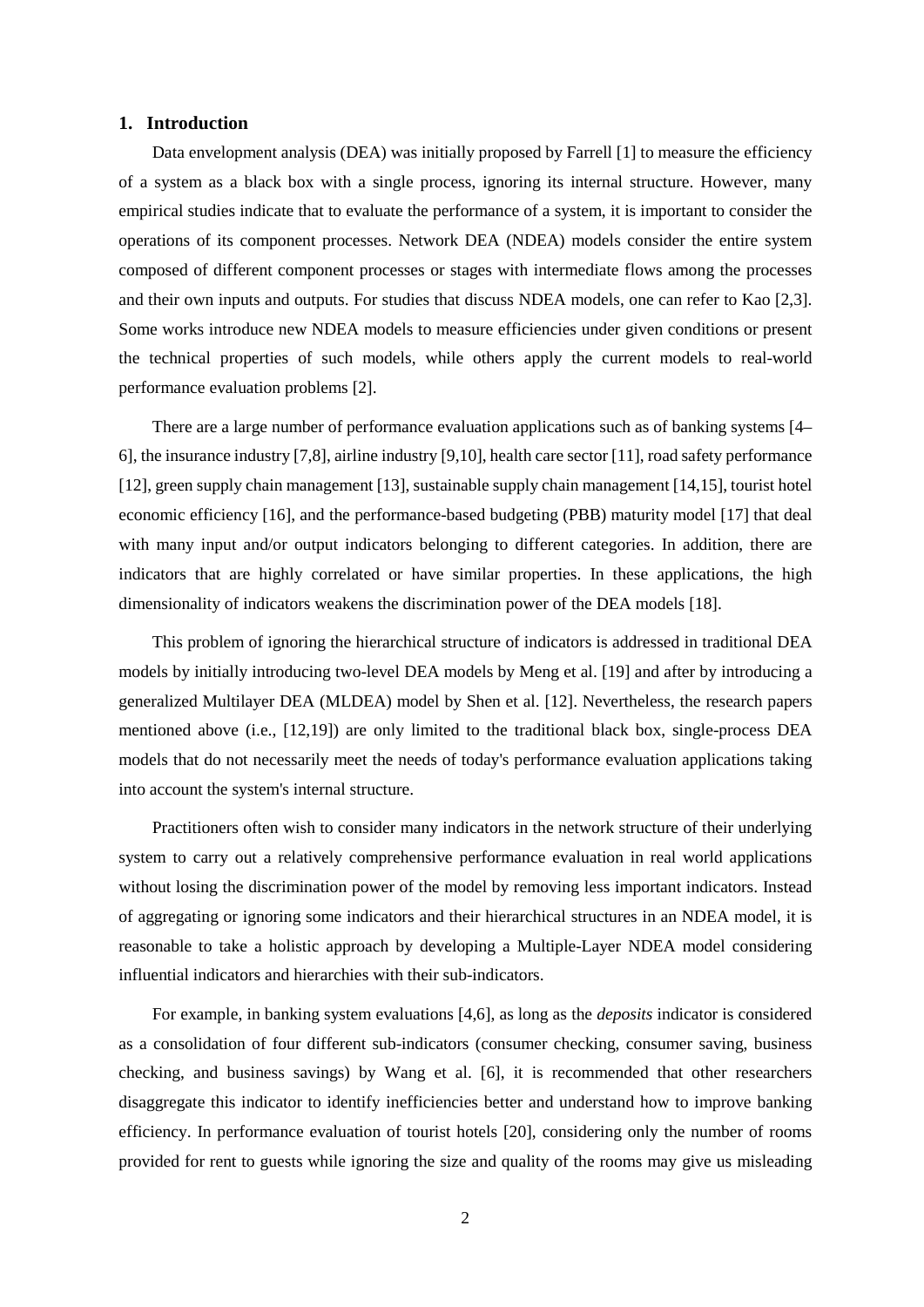results. In supply chain management evaluation [13,14], consolidating all types of products with different sizes and prices as one indicator (known as the number of products transported from supplier to manufacturer, from manufacturer to distributer, and from distributer to customer) is an oversimplified consideration that may result in inaccurate efficiency scores for ranking Decision-Making Units (DMUs). This is actually the case when we attempt to evaluate the PBB system of governmental agencies in Iran. In the PBB maturity model presented by Amini et al. [17], many different outputs should be measured in the evaluation process to provide relatively comprehensive budgeting system profiles of these agencies.

In this paper, we depart from previous researches and develop a generalized fuzzy Multiple-Layer NDEA model to handle vagueness nested in performance indicators within the ambit of hierarchical structures where a given indicator is a composite index of its respective sub-indicators and so on. While applied to the particular case of a two-stage NDEA within the ambit of Iranian agencies, two distinct and comprehensive fuzzy modeling approaches are presented: (i) the generalized fuzzy Multiple-Layer NDEA (GFML-NDEA) and (ii) the GFML-NDEA based Composite Indicators (GFML-NDEA-CI). While the first model addresses the traditional network issue where outputs from the previous stages serve as inputs for the subsequent ones observing the productive structure logic, the second one is focused on constructing a composite indicator (CI) by adding-up sub-indicators from previous stages observing specific weights at each layer. In other words, while the first model unveils the network productive process in an exhaustive fashion by detailing its tree structure as formed by numerous micro-activities either linked in series or parallel, the second model allows the aggregation of individual indicators computed in parallel at a given layer into a CI that represents the subsequent level while observing a series perspective. To demonstrate the applicability of the GFML-NDEA-CI model, a PBB application is performed for evaluating the efficiencies of 14 governmental agencies in Iran. Specifically within the ambit of this application of observing a PBB maturity model, the particular case of two stages is addressed, namely PBB system capabilities and PBB system results. These stages or processes are formed by the aggregation of individual indicators that observe a tree structure with branches and leaves.

The remainder of the paper is organized as follows. After a brief review of the DEA-based CI, NDEA, MLDEA, and fuzzy DEA models in Section 2, the mathematical formulation of the GFML-NDEA model and the GFML-NDEA-CI model are presented in Section 3. We apply the proposed GFML-NDEA-CI model to a PBB problem in Section 4. The experimental results from the fuzzy GFML-NDEA-CI model and its comparison with the fuzzy NDEA-based CI model with a single layer are discussed in Section 5. Managerial implications are presented in Section 6 and, finally, Section 7 concludes the paper.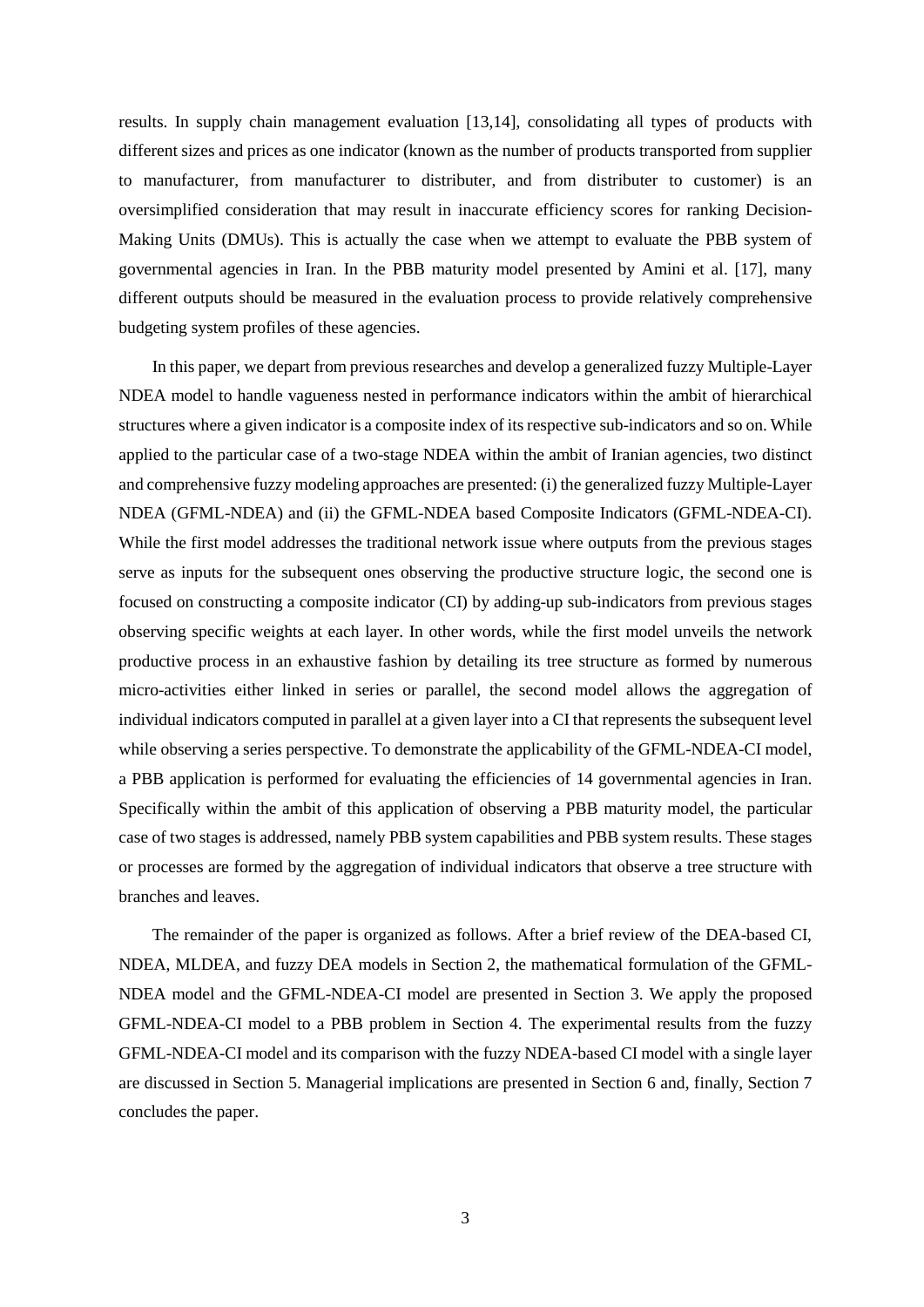## **2. Literature Review**

## **2.1. Performance Measurement by the DEA-Based CI Model**

Recent progress in the development of CIs includes both decision-matrix methods for supervised or unsupervised data reduction (e.g., principal component analysis, independent component analysis, factor analysis, non-linear matrix factorization, neural networks, and rough set theory) and pairwise comparison methods to derive the partial relative importance of CIs (e.g., analytical hierarchy process and fair-share ratios). A common feature among these methods is the assumption of uniform indicator weights for all DMUs under study, thus ignoring that indicator weights may vary among DMUs for the purpose of performance improvement. While uniform indicator weights help establish an unbiased DMU rank, they make it difficult to ascertain about unit-specific performance predictors.

In this respect, DEA, a data-oriented linear programming method, offers several advantages over other CI methods. First, DEA can be used to combine multiple indicators without a priori knowledge about their weight trade-offs at the DMU level. Second, DEA evaluates the relative performance of DMUs to ensure that each unit obtains the best possible set of indicator weights [21]. Any other possible set of weights would produce a lower (i.e., less favorable) composite indicator score.

Basic DEA models have traditionally been used to evaluate the relative performance of a set of DMUs based on multiple inputs and outputs capable of describing a productive process. However, DEA has also been applied more generally as a tool for multi-dimensional comparisons of DMUs. Thus, to use DEA for CI construction, i.e., combining a set of individual indicators into one overall indicator, the basic DEA optimization is constrained to have constant or equal inputs with different outputs or indicators as follows [22].

$$
CIo = \max \sum_{r=1}^{s} u_r Y_{ro}
$$
  
s.t.  $\sum_{r=1}^{s} u_r Y_{rj} \le 1$ ,  $j = 1,...,n$   
 $u_r \ge \varepsilon$ ,  $r = 1, ..., s$  (1)

The subscript, *o*, refers to the DMU whose relative efficiency is to be evaluated.  $Y_{rj}(r =$  $1, ..., s$ )  $\in \mathbb{R}_+^s$  is the *r*th output of the *j*th DMU,  $u_r$  is considered as non-negative weights of  $Y_{rj}$ , and  $\varepsilon$ is a small non-Archimedean number.

## **2.2. Network DEA**

In many applications, the computational scheme for efficiency measurement must be addressed as multi-stages such as network structures [23]. Conventional DEA models generally treat the DMUs without considering their internal structure [23]. Therefore, numerous network DEA models have been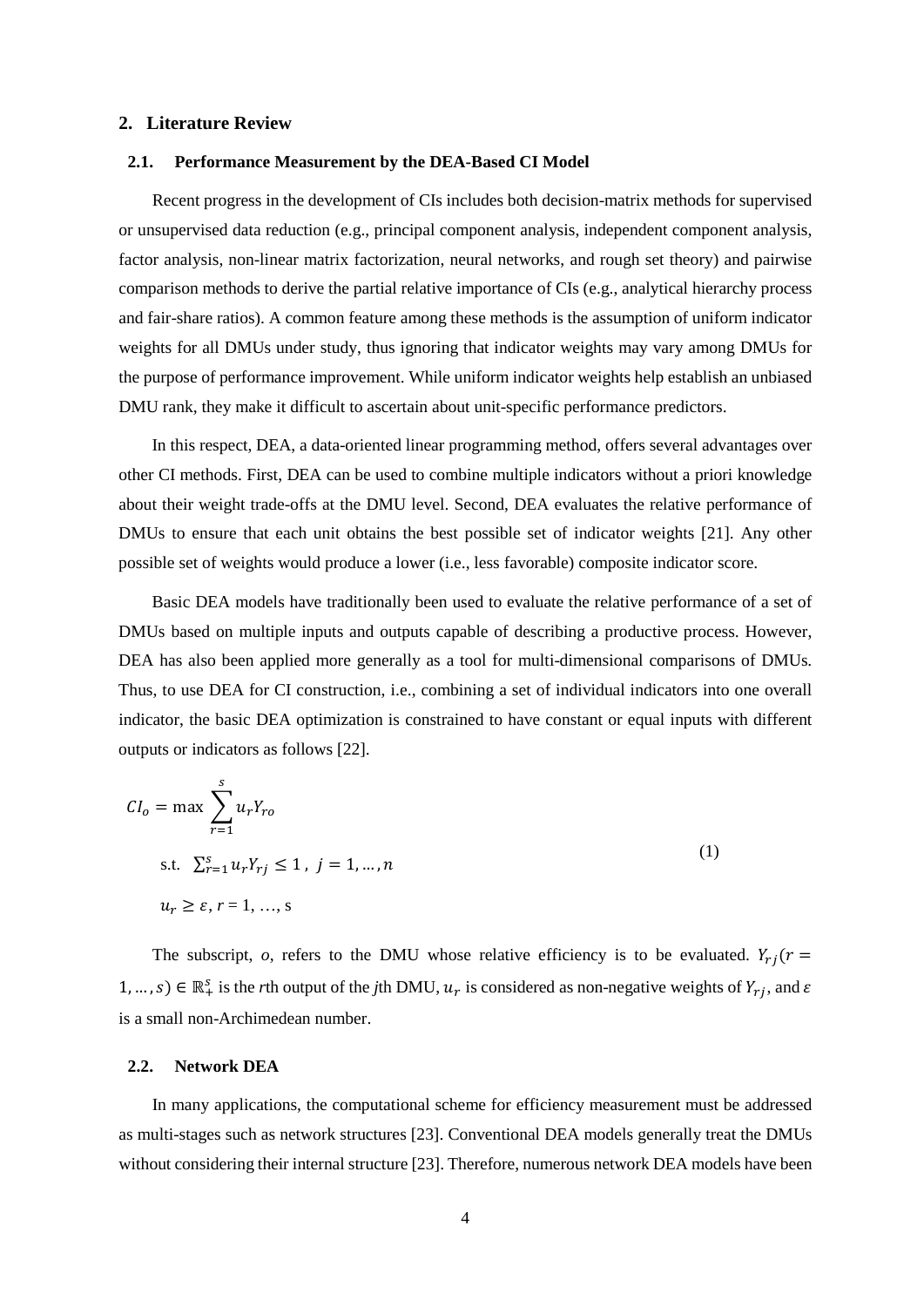presented in the literature to measure the efficiency of DMUs by taking the internal structure into account [23].

The computational structure of a closed two-stage serial NDEA model presented by Wanke & Barros [24] is depicted in [Figure 1.](#page-4-0)



Figure 1. Closed two-stage serial NDEA model

<span id="page-4-0"></span>Wanke & Barros [24] assumed a closed two-stage serial system in their NDEA model where  $X_{ij}$  ( $i = 1, 2, ..., m$ )  $\in \mathbb{R}_+^m$  and  $Y_{rj}$  ( $r = 1, 2, ..., s$ )  $\in \mathbb{R}_+^s$  stand for the first stage inputs and the second stage outputs, respectively, and  $Z_{d,j}(d = 1, 2, ..., c) \in \mathbb{R}_+^c$  is intermediate measures for the  $j^{th}$  DMU. Also,  $v_i$ ,  $w_d$ ,  $u_r$  are considered as non-negative weights of  $X_{ij}$ ,  $Z_{di}$ ,  $Y_{ri}$ , respectively. Mathematically, the efficiency score of a particular  $DMU_0$ , i.e.  $E_0$ , is obtained by solving the following basic twostage serial NDEA model*:*

$$
E_o = \max \sum_{r=1}^{S} u_r Y_{ro}
$$
  
s.t.  

$$
\sum_{i=1}^{m} v_i X_{io} = 1
$$
  

$$
\sum_{d=1}^{c} w_d Z_{dj} - \sum_{i=1}^{m} v_i X_{ij} \le 0 \t j = 1,...,n
$$
  

$$
\sum_{r=1}^{S} u_r Y_{rj} - \sum_{d=1}^{c} w_d Z_{dj} \le 0 \t j = 1,...,n
$$
  

$$
u_r, v_i \ge 0
$$
 (2)

## **2.3. Multiple-Layer DEA (MLDEA)**

The evolution of DEA models over time has pushed researchers to develop various models with hierarchical or the so-called "Multiple-Layer" structures [12]. Meng et al. [19] developed a non-linear two-layer DEA approach for the performance evaluation of research institutes and then introduced a two-layer structure for the research outputs. For the linearization of such a model, pairwise decisionmaking techniques are used such as AHP for weighting the internal weights within categories. Later on Kao [25] defined new variables to propose a linear two-layer DEA model. However, Meng et al.'s and Kao's models only include two layers of indicators without providing a solution for modeling general structures with more than two layers [12]. Shen, Ruan et al.[12] introduced the generalized linear MLDEA model by studying the models proposed by Meng et al. [19] and Kao [25]. The advantage of this MLDEA model is the endogenous determination of the indicator weights [12]. The hierarchical structure of Shen et al.'s MLDEA model is depicted in [Figure 2.](#page-5-0)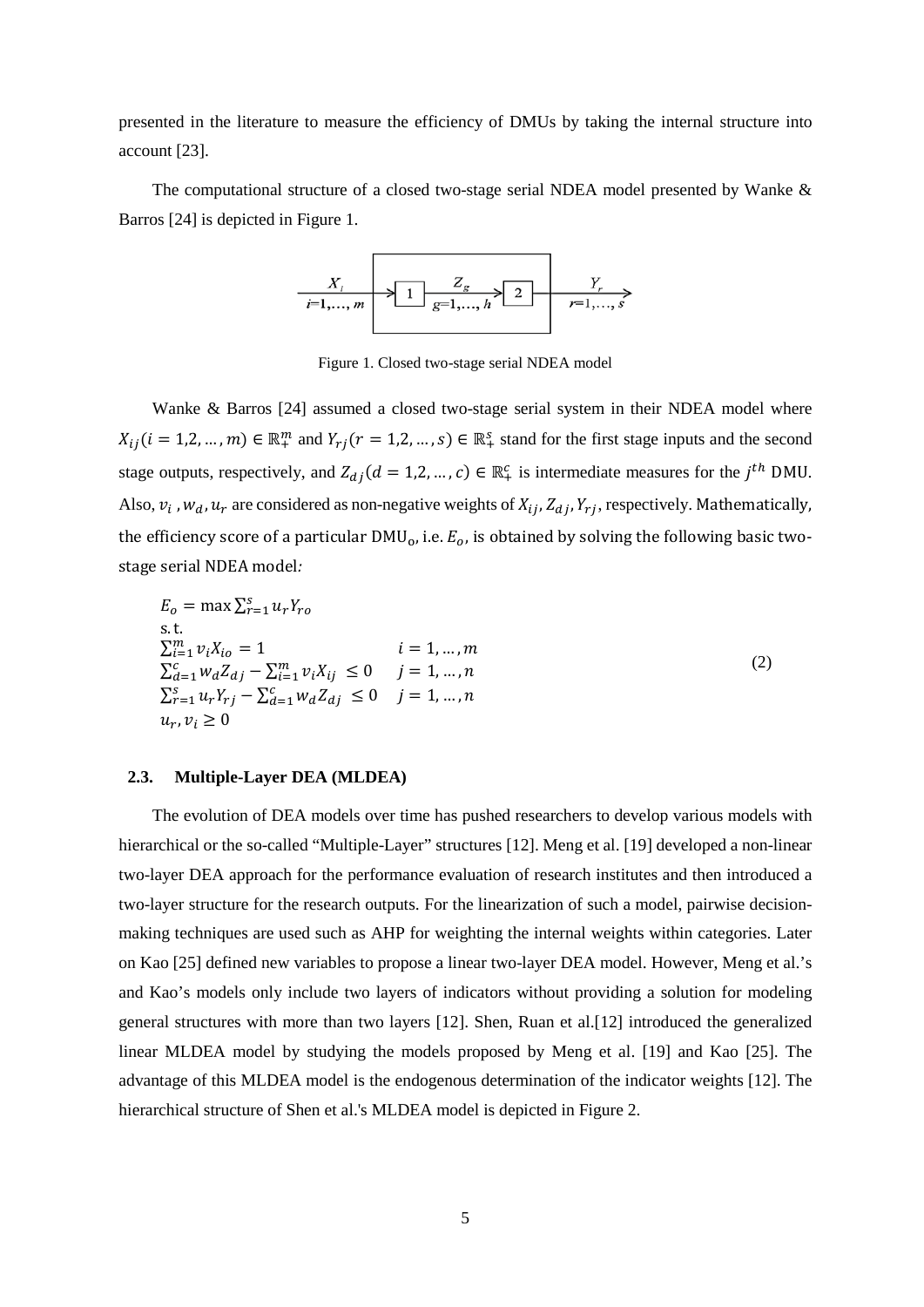

<span id="page-5-1"></span>Figure 2. An MLDEA hierarchical structure [12]

<span id="page-5-0"></span>The mathematical model of Shen et al.'s generalized MLDEA approach [12] is given in [\(3\)](#page-5-1).

$$
Max E_{0} = \sum_{f_{1}=1}^{s} \hat{u}_{f_{1}} Y_{f_{10}}
$$
  
\ns.t.  
\n
$$
\sum_{g_{1}=1}^{m} \hat{v}_{g_{1}} X_{g_{10}} = 1,
$$
  
\n
$$
\sum_{f_{1}=1}^{s} \hat{u}_{f_{1}} Y_{f_{1}j} - \sum_{g_{1}=1}^{m} \hat{v}_{g_{1}} X_{g_{1}j} \le 0, \quad j = 1, ..., n
$$
  
\n
$$
\sum_{f_{1}\in A_{f_{k}}}^{s(k)} \hat{u}_{f_{1}} = u_{f_{k}}, \quad f_{1} = 1, ..., s, \quad f_{k} = 1, ..., s^{(k)}
$$
  
\n
$$
\sum_{g_{1}\in B_{g_{L}}^{(k)}} \hat{v}_{g_{1}} = v_{g_{L}}, \quad g_{1} = 1, ..., m, \quad g_{L} = 1, ..., m^{(l)}
$$
  
\n
$$
\sum_{f_{1}\in A_{f_{k}}}^{s(k)} \hat{u}_{f_{1}} / \sum_{f_{1}\in A_{f_{k}+1}^{(k+1)}} \hat{u}_{f_{1}} = p_{f_{k}}^{(k)} f_{k} = 1, ..., s^{(k)}, k = 1, ..., K - 1
$$
  
\n
$$
\sum_{g_{1}\in B_{g_{L}}^{(L)}} \hat{v}_{g_{1}} / \sum_{g_{1}\in B_{g_{L}+1}^{(L+1)}} \hat{v}_{g_{1}} = q_{g_{1}g_{1}\in B_{g_{1}+1}}^{(l)} g_{l} = 1, ..., m^{(l)}, l = 1, ..., L - 1
$$
  
\n
$$
u_{f_{k}}, v_{g_{L}} \ge \varepsilon, f_{k} = 1, ..., s^{(k)}, g_{L} = 1, ..., m^{(l)}
$$
  
\n
$$
p_{f_{k}}^{(k)} f_{k} \in A_{f_{k+1}}^{(k+1)} \ge \xi, f_{k} = 1, ..., s^{(k)}, k = 1, ..., K - 1
$$
  
\n
$$
u_{g_{1}}^{(l)} g_{g_{1}e_{g_{1}+1}}^{(l+1)} \ge \xi, f_{k} = 1, ..., s^{(k)}, k = 1, ..., K - 1
$$
  
\n
$$
u_{g_{1}}^{(l)}
$$

Where  $Y_{f_{kj}}$  and  $X_{g_{ij}}$  are the  $f^{th}$  output and the  $g^{th}$  input, respectively, for the  $j^{th}$  DMU. A system is assumed with hierarchical structure which includes  $K$  and  $L$  layers of outputs and inputs, respectively, as shown in [Figure 2.](#page-5-0) Let  $s^k$  be the number of output categories in the  $k^{th}$  layer ( $k =$ 1, 2, ..., K), where  $s^{(1)} = s$ , and  $m^{(l)}$  is the number of input categories in the  $l^{th}$  layer  $(l = 1, 2, ..., L)$ , where  $m^{(1)} = m$  [12].  $p_{f_k}^{(k)}$  and  $q_{g_l}^{(l)}$  are the internal weights related to the indicators of the  $f^{th}$  and  $g^{th}$  categories in the  $k^{th}$  output and  $l^{th}$  input layers, respectively.  $u_{f_k}$  is the weight given to the  $f^{th}$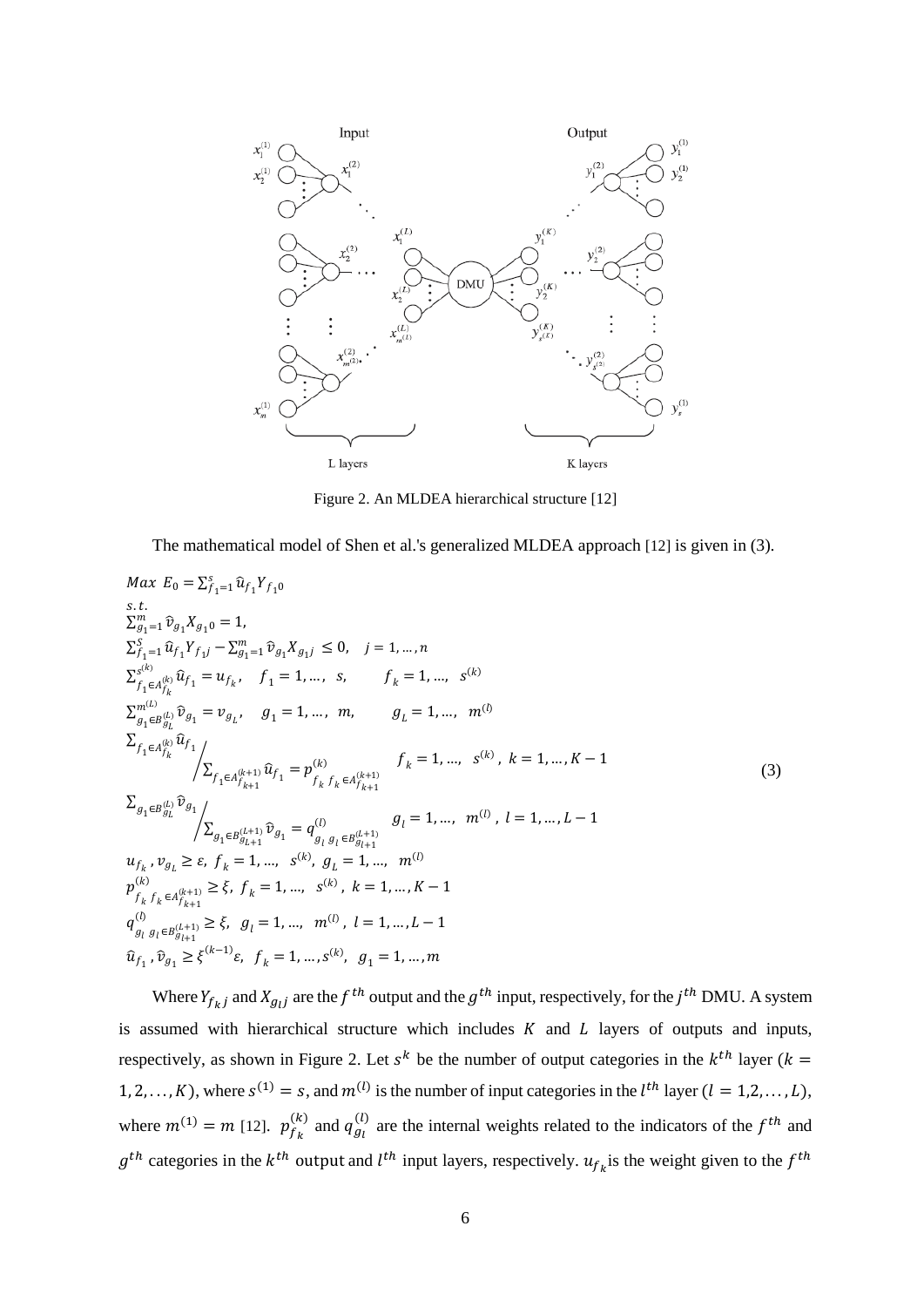output in the  $K^{th}$  layer,  $f_K = 1, \ldots, s^{(K)}$ , and  $v_{g_l}$  is the weight given to the  $g^{th}$  input in the  $L^{th}$  layer,  $g_L = 1, \ldots, m^{(L)}$ . Accordingly,  $u_{f_k} = \sum_{f_1 \in A_{f_1}^{(k)}} \hat{u}_{f_1}$  $\sum_{f_1 \in A_{f_k}}^{s} \hat{u}_{f_1}$  and  $\sum_{g_1 \in B_{g_L}}^{m} \hat{v}_{g_1} = v_{g_L}$  $g_1 ∈ B$ <sub>gL</sub>  $(v)$   $\hat{v}_{g_1} = v_{g_L}$  are achieved by summing up the weights of the indicators in each category of each layer (i.e.,  $p_{f_k}^{(k)}$  and  $q_{g_l}^{(l)}$ ) [12].

#### **2.4. Fuzzy DEA**

#### 2.4.1. Preliminaries

In this subsection, several definitions are given in relation to the fuzzy set theory that will be applied in the rest of the paper.

**Definition 1**. [26] A triangular fuzzy number (TFN)  $\hat{A} = (a^l, a^m, a^u)$  is a non-negative if and only if  $a^l \geq 0$ . The set of all these TFNs is denoted by  $TF(R)^+$ .

**Definition 2**. Suppose  $F(R)$  be the set of all fuzzy numbers,  $\tilde{A}$  be a fuzzy number, and  $[A^L_{\alpha}, A^U_{\alpha}]$ be the  $\alpha$ -cut of fuzzy number  $\tilde{A}$ . The following linear ranking function is proposed by Pourmahmoud & Bafekr Sharak [27]:

$$
F: F(R) \to R
$$
  
\n
$$
F(\tilde{A}) = \frac{1}{2} \int_0^1 (A_\alpha^L + A_\alpha^U) d\alpha.
$$
  
\nIf  $\tilde{A} = (a^l; a^m; a^u)$  is a TFN, then  $F(\tilde{A}) = \frac{a^l + 2a^m + a^u}{4}.$  (4)

**Definition 3**. Let  $\tilde{A}$  be a TFN in the form of  $\tilde{A} = (a^l; a^m; a^u)$ . Therefore it will be a symmetrical triangular fuzzy number if and only if  $a^m - a^l = a^u - a^m = \alpha$ . Also,  $\tilde{A}$  could be defined with center  $A = a^m$  and spread  $\alpha$ .

#### 2.4.2. Dealing with uncertain data

Addressing uncertain data in DEA has been a challenge for many researchers. In standard DEA models it is assumed that the indicator data collected are certain. If some indicator data are uncertain or vague, then it is no longer possible to use standard DEA models. By investigating the theoretical background of DEA models, two approaches are found to handle uncertain indicator data: imprecise DEA and fuzzy DEA [28]. Guo & Tanaka [29] and Guo [30] defined a fuzzy DEA model by considering both the input and output as follows: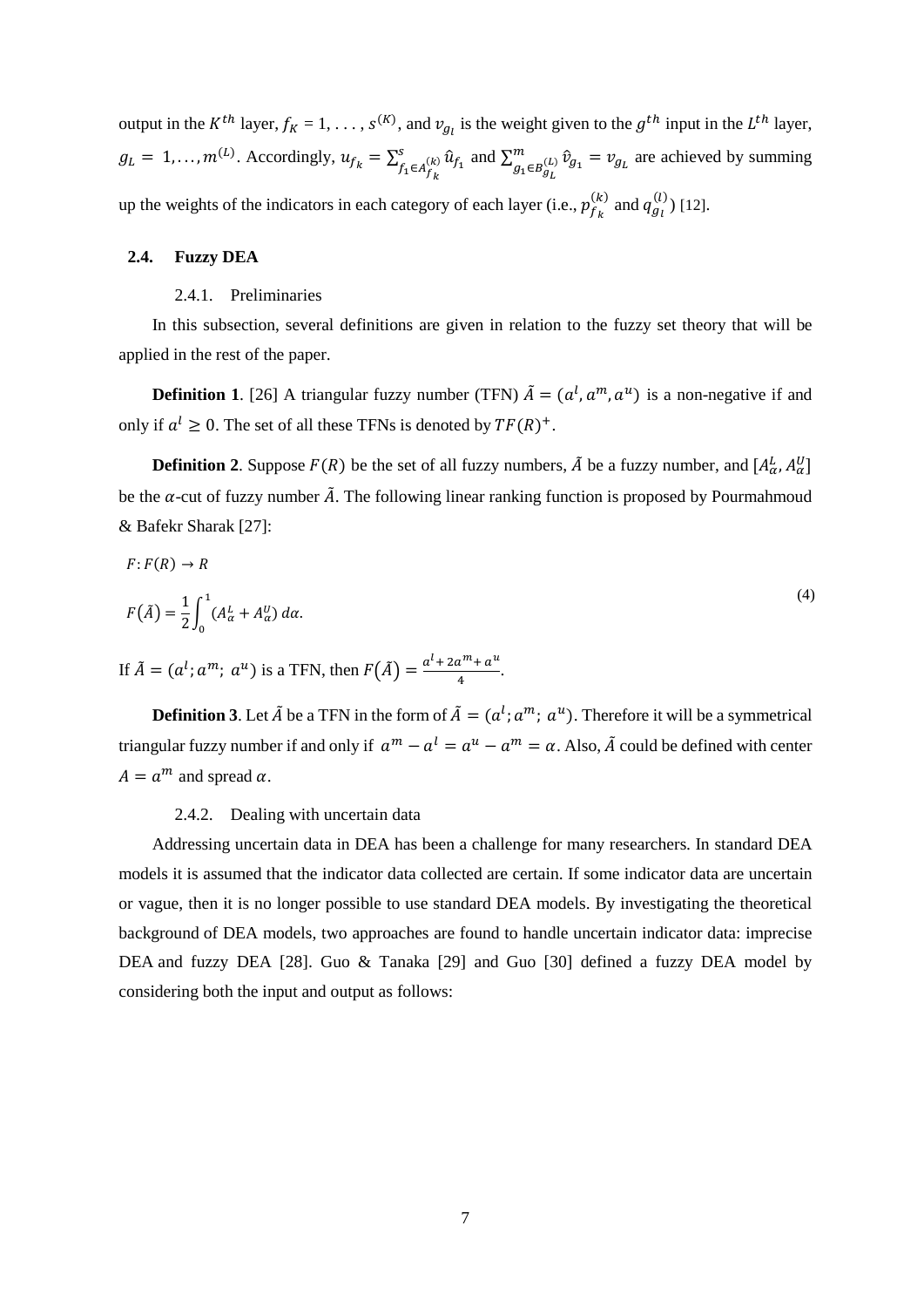<span id="page-7-0"></span>
$$
Max \ \lambda_{1} \sum_{r=1}^{s} u_{r}(Y_{ro} - (1 - pl)\alpha_{ro}) + \lambda_{2} \sum_{r=1}^{s} u_{r}(Y_{ro} + (1 - pl)\alpha_{ro})
$$
\n
$$
s.t. \ \sum_{i=1}^{m} v_{i}X_{io} \ge g_{o} \qquad i = 1, ..., m
$$
\n
$$
\sum_{r=1}^{s} u_{r}(Y_{rj} - (1 - pl)\alpha_{rj}) \le \sum_{i=1}^{m} v_{i}(X_{ij} - (1 - pl)b_{ij}) \qquad j = 1, ..., n
$$
\n
$$
\sum_{r=1}^{s} u_{r}(Y_{rj} + (1 - pl)\alpha_{rj}) \le \sum_{i=1}^{m} v_{i}(X_{ij} + (1 - pl)b_{ij}) \qquad j = 1, ..., n
$$
\n
$$
u_{r}, v_{i} \ge \varepsilon \qquad i = 1, ..., m; r = 1, ..., s
$$
\n(11)

Therefore,  $\lambda_1$  and  $\lambda_2$  are defined for providing pessimistic, indifferent, and optimistic situations with  $\lambda_1 \ge 0$ ,  $\lambda_2 \ge 0$  and  $\lambda_1 + \lambda_2 = 1$ . Three situations are usually considered, which are pessimistic if  $\lambda_1 = 1$ , optimistic if  $\lambda_2 = 1$ , and indifferent if  $\lambda_1 = \lambda_2 = 0.5$ .

Since  $max \left| \frac{b_{01}}{X_{01}} \right|$  $\frac{b_{01}}{X_{01}}, \dots, \frac{b_{0s}}{X_{0s}}$  $\frac{b_{0s}}{x_{0s}} \le e$ , then  $\frac{b_{0k}}{x_{0k}} \le e$  holds. Considering *n* DMUs, *e* is taken as  $e =$  $Max_{j=1,...,n}$  ( $Max_{k=1,...,s}$   $b_{jk}$  /  $X_{jk}$ ). Then, by substituting *e* in the following model, g<sub>o</sub> is calculated for each DMU as follows [30]:

$$
g_o = max \sum_{i=1}^{m} v_i b_{io}
$$
  
s.t.  

$$
\sum_{i=1}^{m} v_i (X_{io} - (1 - pl)b_{io}) = 1 - (1 - pl) * e
$$
  

$$
\sum_{i=1}^{m} v_i (X_{io} + (1 - pl)b_{io}) \le 1 + (1 - pl) * e
$$
  

$$
v_i \ge \varepsilon \qquad i = 1, ..., m
$$

In Model [\(5\)](#page-7-0), *pl* is a parameter in [0,1] which indicates the uncertainty level of the decision maker where the smaller *pl* means more uncertainty. For more detail refer to [30].

## **3. A Fuzzy Multiple-Layer Two-Stage Serial NDEA-based CI**

In this section, first the particular two-stage NDEA model was developed, which is applicable for measuring the efficiency of any two-stage serial system in which some indicators present hierarchical structures with Multilayers. Fuzzy logic is then introduced into the modeling to deal with vagueness in variable measurements such as those derived from managerial perceptions or preferences. Subsequently, the GFML-NDEA applied for the particular two-stage structure is presented for the case where it is necessary to aggregate CIs. This was done by imposing a specific set of weight constraints as shown in Section 3.4.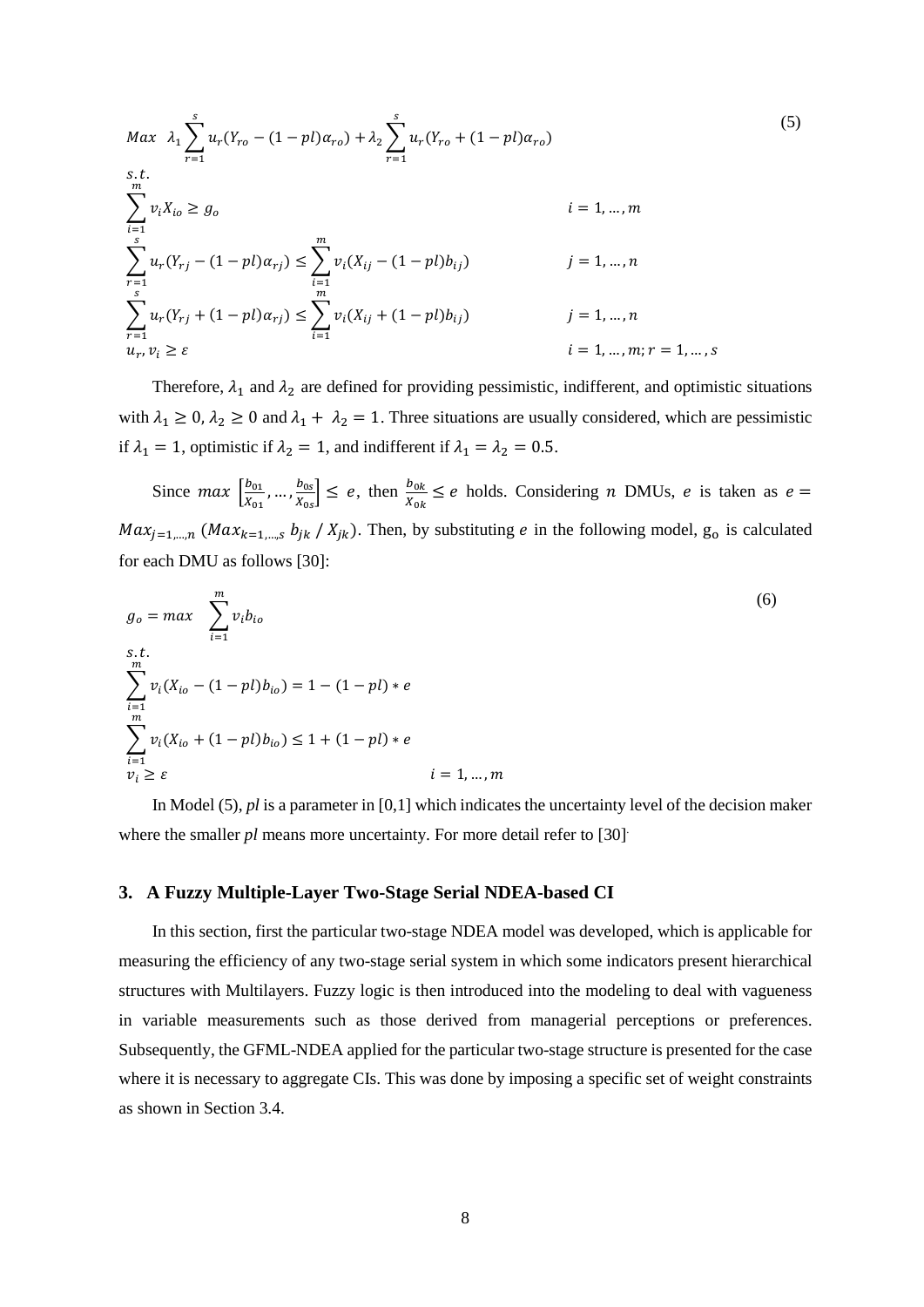#### **3.1. A Multiple-Layer Two-Stage Serial NDEA Model**

Given the two-stage serial NDEA model proposed by Wanke & Barros [24] and taking advantage of the DEA model logic with the Multiple-Layer structure proposed by Shen et al. [12], the generalized Multiple-Layer NDEA (GML-NDEA) model can be developed as Figure 3.



Figure 3. A hierarchical structure of the GML-NDEA model

In a system with a hierarchical structure with  $G$  layers of inputs,  $\Gamma$  layers of intermediates, and  $F$ layers of outputs as depicted in Figure 3, in the GML-NDEA model,  $X_{g_{ij}}$ ,  $Z_{\gamma_{nj}}$ , and  $Y_{f_{kj}}$  are the  $g^{th}$ ,  $\gamma^{th}$ , and  $f^{th}$  input, intermediate and output indicators in DMU<sub>j</sub> on the  $l^{th}$ ,  $n^{th}$ , and  $k^{th}$  layers of hierarchy, respectively. Furthermore,  $q_{g_l}^{(l)}$ ,  $o_{\gamma_n}^{(n)}$ , and  $p_{f_k}^{(k)}$  are the internal weights related to the indicators of the  $g^{th}$ ,  $\gamma^{th}$ , and  $f^{th}$  categories on the  $l^{th}$ ,  $n^{th}$ , and  $k^{th}$  layers of hierarchy for the input, intermediate, and output indicators, respectively. Where  $u_{f_k}$  is the weight given to the  $f^{th}$  output in the  $k^{th}$  layer (i.e., the final layer),  $f_k = 1, \ldots, s^{(K)}$ ,  $v_{g_l}$  is the weight given to the  $g^{th}$  input in the  $l^{th}$ layer,  $g_L = 1, ..., m^{(L)}$ , and  $w_{\gamma_n}$  is the weight given to the  $\gamma^{th}$  intermediate indicator in the  $n^{th}$  layer and  $\gamma_N = 1, \ldots, \beta^{(n)}$ .

By summing up the weights of the indicators in each category of each layer (i.e.,  $p_{f_k}^{(k)}$ ,  $o_{\gamma_n}^{(n)}$ , and  $q_{g_l}^{(l)}$ ), we get  $u_{f_k} = \sum_{f_1 \in A_{f_l}^{(k)}}^s \hat{u}_{f_1}$  $S_{f_1 \in A_{f_k}}^{(k)} \hat{u}_{f_1}, w_{\gamma_n} = \sum_{\gamma_1 \in C_{\gamma_n}}^{\beta} \hat{w}_{\gamma_1}$  $\int_{\gamma_1 \in C_{\gamma_n}}^{\beta} \widehat{w}_{\gamma_1}$  and  $v_{g_L} = \sum_{g_1 \in B_{g_L}}^m \widehat{v}_{g_1}$  $g_1 ∈ B_{g_L}$  $_{(L)} \hat{v}_{g_1}$ . Accordingly, Model (7) depicts the GML-NDEA model.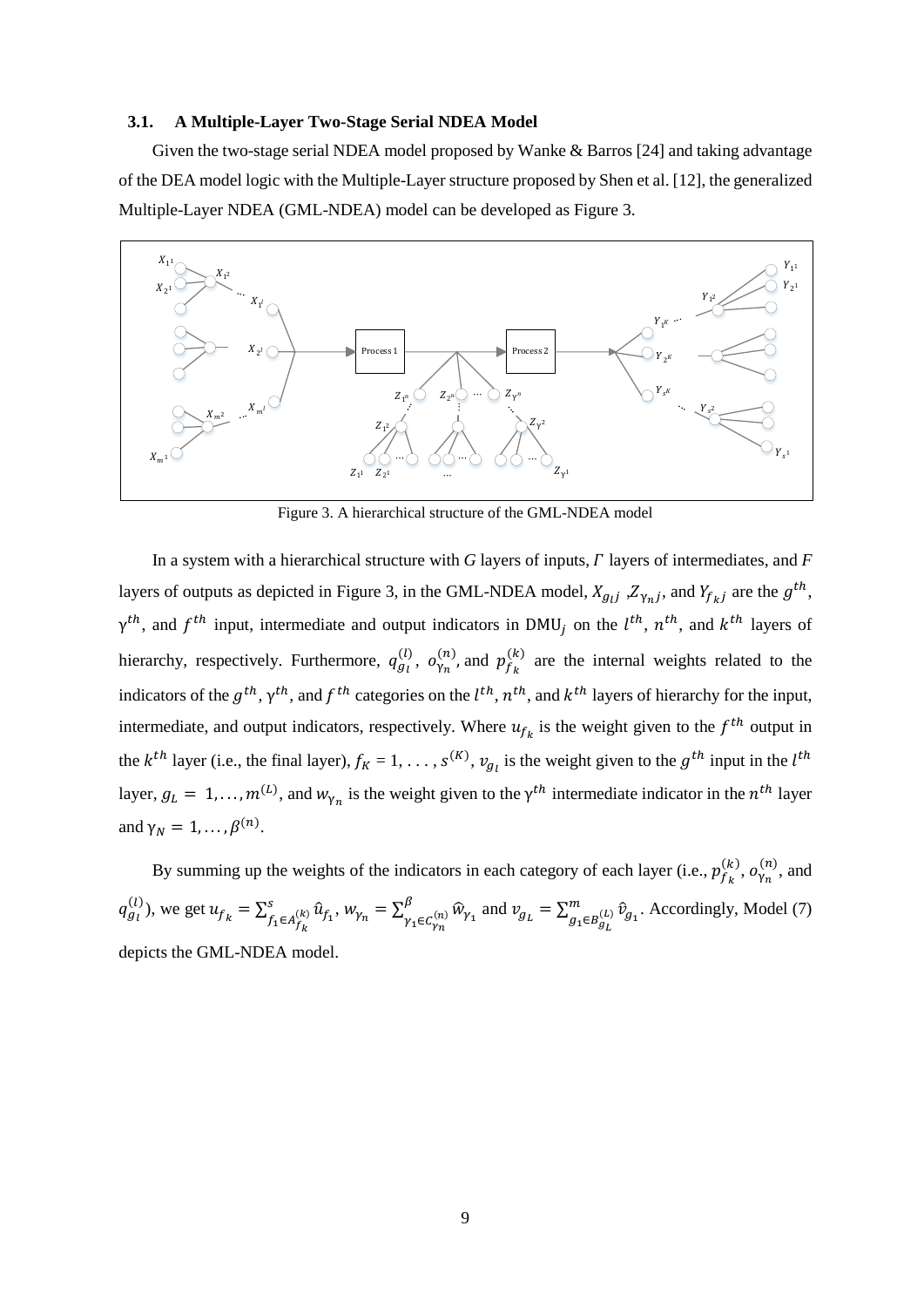<span id="page-9-0"></span>
$$
E_o = Max \sum_{f_1=1}^{S} \hat{u}_{f_1} Y_{f_1 o}
$$
  
s.t.  

$$
\sum_{g_1=1}^{m} \hat{v}_{g_1} X_{g_1 o} = 1
$$
 (7i)

$$
\sum_{f_1=1}^s \widehat{u}_{f_1} Y_{f_1 j} - \sum_{g_1=1}^m \widehat{v}_{g_1} X_{g_1 j} \le 0 \qquad j = 1, ..., n
$$
\n(7ii)

$$
\sum_{f_1=1}^s \hat{u}_{f_1} Y_{f_1 j} - \sum_{\gamma_1=1}^{\beta} \hat{w}_{\gamma_1} Z_{\gamma_1 j} \le 0 \qquad j = 1, ..., n
$$
\n(7iii)

$$
\sum_{\gamma_1=1}^{\beta} \widehat{w}_{\gamma_1} Z_{\gamma_1 j} - \sum_{g_1=1}^{m} \widehat{v}_{g_1} X_{g_1 j} \le 0 \qquad j = 1, ..., n
$$
 (7iv)

$$
p_{f_k f_k \epsilon A_{f_{k+1}}^{(k+1)}}^{(k)} = \frac{\sum_{f_1 \epsilon A_{f_k}^{(k)}}^{S} \hat{u}_{f_1}}{\sum_{f_1 \epsilon A_{f_{k+1}}^{(k+1)}}^{S} \hat{u}_{f_1}} \qquad f_k = 1, ..., s^{(k)}, \quad k = 1, ..., K-1 \tag{7v}
$$

$$
q_{g_L g_L \epsilon B_{g_{L+1}}^{(L+1)}}^{(L)} = \frac{\sum_{g_1 \epsilon B_{g_L}^{(L)}}^m \hat{\mathcal{V}}_{g_1}}{\sum_{g_1 \epsilon B_{g_{L+1}}^{(L+1)}}^m \hat{\mathcal{V}}_{g_1}} \qquad g_l = 1, ..., m^{(l)}, \qquad l = 1, ..., L-1 \qquad (7vi)
$$

$$
\sigma_{\gamma_n \gamma_n \in C_{\gamma_{n+1}}^{(n+1)}}^{(n)} = \frac{\sum_{\gamma_1 \in C_{\gamma_n}^{(n)}}^{\gamma_n w_{\gamma_1}}}{\sum_{\gamma_1 \in C_{\gamma_{n+1}}^{(n+1)}}^{\beta} \widehat{w}_{\gamma_1}} \qquad \gamma_n = 1, ..., \beta^{(n)} \qquad n = 1, ..., N-1 \qquad (7 \text{vii})
$$

$$
\sum_{\substack{f_1 \in A_{f_k}^{(k)}}} \hat{u}_{f_1} = u_{f_k} \qquad f_k = 1, ..., s^{(k)}, \qquad k = 1, ..., K - 1 \quad \text{(7viii)}
$$

$$
\sum_{g_1 \in B_{g_l}^{(L)}} \hat{v}_{g_1} = v_{g_l} \qquad \qquad g_l = 1, ..., m^{(l)}, \qquad l = 1, ..., L-1 \qquad (7ix)
$$

$$
\sum_{\gamma_1 \in C_{\gamma_n}^{(n)}}^{\beta} \widehat{w}_{\gamma_1} = w_{\gamma_n} \qquad \gamma_n = 1, \dots, \beta^{(n)} \qquad n = 1, \dots, N-1 \qquad (7x)
$$
  

$$
u_{f_k}, v_{g_l}, w_{\gamma_n} \ge \varepsilon \qquad (7xi)
$$

$$
p_{f_k f_k \in A_{f_{k+1}}^{(k+1)}}^{(k)} \ge \xi
$$
\n(7xii)  
\n
$$
q_{g_l g_l \in B_{g_{l+1}}^{(k+1)}}^{(l)} \ge \xi
$$
\n(7xiii)  
\n
$$
o_{\gamma_n \gamma_n \in C_{\gamma_{n+1}}^{(n)}}^{(n)} \ge \xi
$$
\n(7xiv)

$$
\widehat{u}_{f_1}, \widehat{\nu}_{g_1}, \widehat{w}_{\gamma_1} \ge \xi^{(k-1)} \varepsilon \tag{77}
$$

Where constraint (7ii) corresponds to the system as redundant and can be omitted. Constraints (7iii) and (7iv) correspond to first and second processes, respectively. Constraints (7v − 7vii) show the layer weights of each indicator category, and constraints (7viii − 7x) represent the sum of indicator weights of each category associated with the corresponding layer. The  $\varepsilon$  and  $\xi$  in constraints (7xi-7xv) are small non-Archimedean numbers that are imposed to model for preventing the DMU to assign a weight of zero to unfavorable indicators.

Where  $E_0$  is the overall efficiency level of two-stage process for  $DMU_0$ . Assuming that Model (7) yields a unique solution, the efficiencies for the first and second stages are  $E_0^1 = \sum_{\gamma_1=1}^{\beta} \widehat{w}_{\gamma_1} Z_{\gamma_1}$  and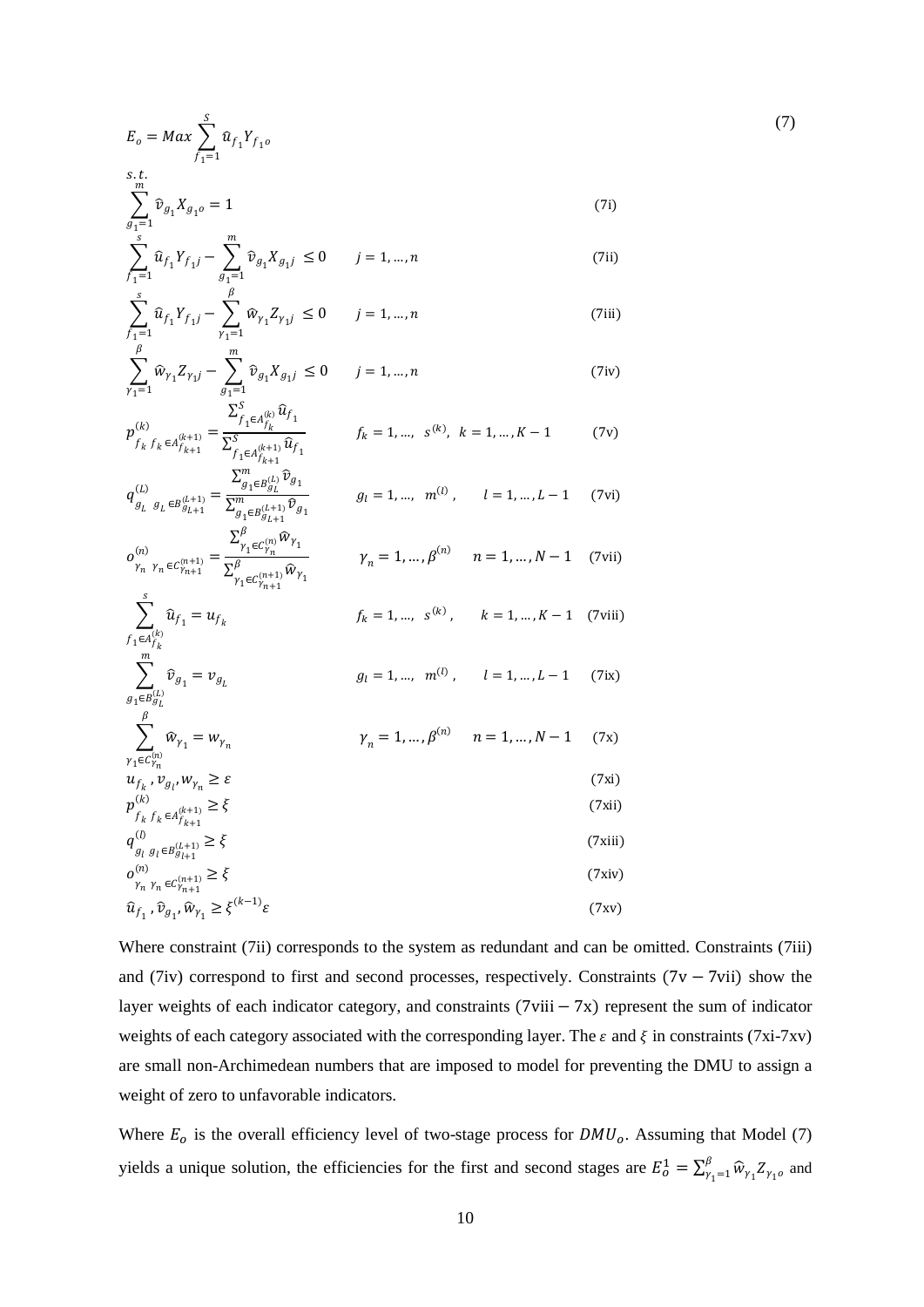$E_o^2 = \sum_{f_1=1}^s \hat{u}_{f_1} Y_{f_1 o} / \sum_{\gamma_1=1}^{\beta} \hat{w}_{\gamma_1} Z_{\gamma_1 o}$  $\int_{f_1=1}^{s} \hat{u}_{f_1} Y_{f_1}$   $\int_{\gamma_1=1}^{b} \hat{w}_{\gamma_1} Z_{\gamma_1}$ , respectively. The overall efficiency level could be calculated by product of the individual efficiency levels for each stage, i.e.  $E_0 = E_0^1 \times E_0^2$ .

#### **3.2. A Fuzzy GML-NDEA Model**

The input and output indicators in Model [\(7\)](#page-9-0) are assumed to be a set of quantitative data for the performance assessment process. However, in many applications some indicators are uncertain or vague, and in this case the fuzzy set theory, as briefly explained in Section 2.4, has been found as a valuable approach to tackle imprecision and vagueness in a DEA framework. The approach proposed by Shen et al. [34] is employed in this paper in order to deal with the uncertain data. Model (8) is similar to Model 7 with the exception that in Model 8 each indicator is presented as a fuzzy number. In developing a fuzzy GML-NDEA (GFML-NDEA) model, the qualitative indicator data are represented as fuzzy numerical values by simply considering the crisp indicators  $X_{g_{1}j}$ ,  $Z_{\gamma_{n}j}$ , and  $Y_{f_{k}j}$ as fuzzy indicators  $\bar{X}_{g_l}$ ,  $\bar{Z}_{\gamma_n}$ , and  $\bar{Y}_{f_k}$ , respectively. Where they are assumed to be symmetrical triangular fuzzy numbers as represented by pairs with corresponding centers and spreads,  $\tilde{X}_{g_lj}$  =  $(X_{g_1j}, b_{g_1j})$ ,  $Z_{\gamma n j} = (Z_{\gamma_1j}, d_{\gamma_1j})$  and  $Y_{f_kj} = (Y_{f_1j}, a_{f_1j})$  where  $X_{g_1j}, Z_{\gamma_1j}$  and  $Y_{f_1j}$  are the normalized value for related indicators and  $b_{g_1j}$ ,  $d_{\gamma_1j}$  and  $a_{f_1j}$  are their spread, respectively. The rest of the parameters and variables are similar to Model 7. The resulted GFML-NDEA model has the form of a fuzzy linear programming problem with fuzzy coefficients both in the objective function and in the constraints. Considering Model [\(7\)](#page-9-0), the GFML-NDEA model is transformed to the following crisp linear programming problem.

<span id="page-10-0"></span>
$$
E_{o} = max \lambda_{1} \sum_{f_{1}=1}^{S} \hat{u}_{f_{1}}(Y_{f_{1}o} - (1-pl)\alpha_{f_{1}o}) + \lambda_{2} \sum_{f_{1}=1}^{S} \hat{u}_{f_{1}}(Y_{f_{1}o} + (1-pl)\alpha_{f_{1}o})
$$
\n
$$
s.t. \sum_{f_{1}=1}^{m} \hat{v}_{g_{1}} X_{g_{1}o} \ge g_{o}
$$
\n
$$
\sum_{f_{1}=1}^{S} \hat{u}_{f_{1}}(Y_{f_{1}j} + (1-pl)\alpha_{f_{1}j}) - \sum_{g_{1}=1}^{m} \hat{v}_{g_{1}}(X_{g_{1}j} + (1-pl)b_{g_{1}j}) \le 0 \qquad j = 1, ..., n
$$
\n
$$
\sum_{f_{1}=1}^{\beta} \hat{w}_{\gamma_{1}}(Z_{\gamma_{1}j} + (1-pl)d_{\gamma_{1}j}) - \sum_{g_{1}=1}^{m} \hat{v}_{g_{1}}(X_{g_{1}j} + (1-pl)b_{g_{1}j}) \le 0 \qquad j = 1, ..., n
$$
\n
$$
\sum_{f_{1}=1}^{S} \hat{u}_{f_{1}}(Y_{f_{1}j} + (1-pl)\alpha_{f_{1}j}) - \sum_{f_{1}=1}^{\beta} \hat{w}_{\gamma_{1}}(Z_{\gamma_{1}j} + (1-pl)d_{\gamma_{1}j}) \le 0 \qquad j = 1, ..., n
$$
\n
$$
C
$$

Here,  $pl$  is the possibility level that is determined by the decision-makers, so naturally  $pl \in [0,1]$ is expected. In practice, the given possibility level by decision-makers represents their attitude toward uncertainty. When  $pl = 1$ , the fuzzy data are supposed to be treated as crisp and the same indicator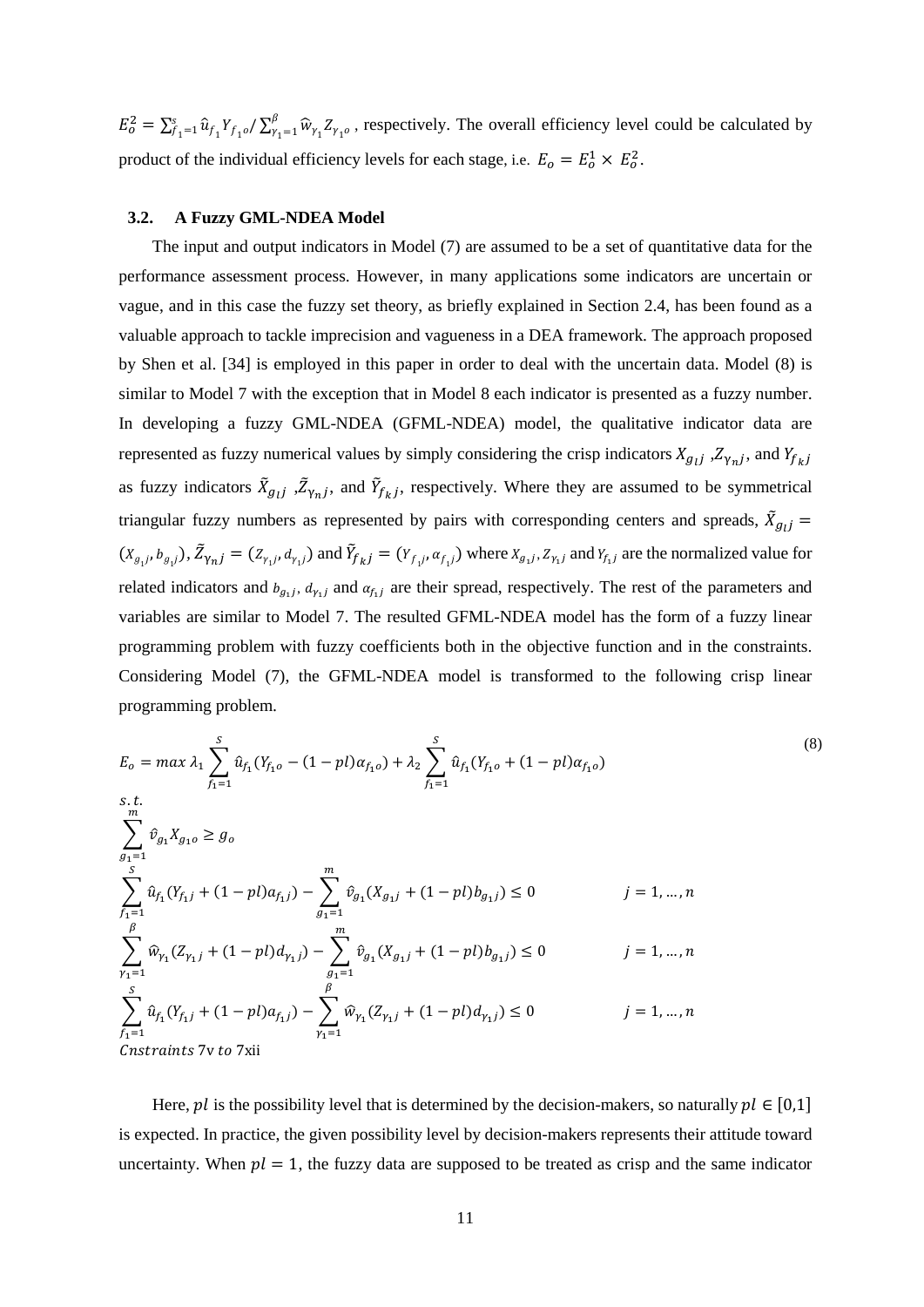scores are obtained for each DMU regardless of whether the decision-makers take a pessimistic, indifferent, or optimistic consideration. When the given value to  $\nu l$  becomes lower than 1, the decisionmakers are supposed to be more cautious with respect to data ambiguity and vagueness. As a consequence, a wider range of indicator scores can be derived. In such a way, the uncertainties or vagueness related to the indicators measured are captured by the model. The fuzzy indicator scores are achieved in accordance with the various possibility levels  $( pl )$  using the symmetric triangular fuzzy output vector  $Y_0 = (y_0, d_0)_L$ .  $\lambda_1$  and  $\lambda_2$  are defined for providing pessimistic, indifferent, and optimistic situations with  $\lambda_1 \ge 0$ ,  $\lambda_2 \ge 0$  and  $\lambda_1 + \lambda_2 = 1$ . Three situations are usually considered, which are pessimistic if  $\lambda_1 = 1$ , optimistic if  $\lambda_2 = 1$ , and indifferent if  $\lambda_1 = \lambda_2 = 0.5$ . The fuzzy efficiency score of  $DMU_0$  can then be defined as  $\sum_{f_1=1}^{S} \hat{u}_{f_1}^*(Y_{f_10} - (1 - pl)\alpha_{f_10}, \sum_{f_1=1}^{S} \hat{u}_{f_1}^*Y_{f_10},$  $\sum_{f_1=1}^{S} \hat{u}_{f_1}(Y_{f_1}^0 + (1-pI)\alpha_{f_1}^0)$ , which again represents pessimistic, indifferent, and optimistic scenarios.

To calculate the value of  $g_0$  in the above serial network model, as in the case of [30], first *e* is taken as  $e = Max_{j=1,\dots,n}$  (*Max*  $b_{g_1j} / X_{g_1j}$ ). Then, by substituting *e* in the following model,  $g_0$  is calculated for each DMU as follows:

$$
g_o = max \sum_{g_1=1}^{m} \hat{v}_{g_1} b_{g_1 o}
$$
  
s.t.  

$$
\sum_{g_1=1}^{m} \hat{v}_{g_1} (X_{g_1 o} - (1 - pl) b_{g_1 o}) = 1 - (1 - pl) * e
$$
  

$$
\sum_{g_1=1}^{m} \hat{v}_{g_1} (X_{g_1 o} + (1 - pl) b_{g_1 o}) \le 1 + (1 - pl) * e
$$
  

$$
\hat{v}_{g_1} \ge \varepsilon
$$
  

$$
g_1 = 1, ..., m
$$
 (9)

The optimization problem (9) is used to seek the maximum  $Z = \hat{v}_{g_1} b_{g_1}$  constrained by  $\hat{v}_{g_1} b_{g_1}$   $\leq$  $\tilde{1}$  with the same left endpoint as fuzzy number  $\tilde{1}$  in  $pl$ -level sets. This approach can be regarded as a generalization of the procedure in which seeking a value x such that  $x = 1$  is equivalent to finding out the biggest x subject to  $x \le 1$ . For more details refer to [29].

#### **3.3. A GFML-NDEA-based CI Model**

Model [\(8\)](#page-10-0) represents a general situation in which all processes have both inputs and outputs when there is a situation where you are looking to construct an aggregated index, or in other words, there is no input, or there is a constant or equal input (i.e.  $\sum_{g_1=1}^m \hat{v}_{g_1} X_{g_1}$  is equivalent with 1 and the spread of  $X_{g_1j}$ , i.e.  $b_{g_1j}$ , is equal to zero). Taking the Shen's DEA-CI model [22] into consideration, for all  $pl \in$ [0, 1] we have  $\sum_{g_1=1}^m (\hat{v}_{g_1} X_{g_1j} + (1-pl) b_{g_1j}) = 1$ . Accordingly, the GFML-NDEA model can be converted to a GFML-NDEA-based CI (GFML-NDEA-CI) model as follows: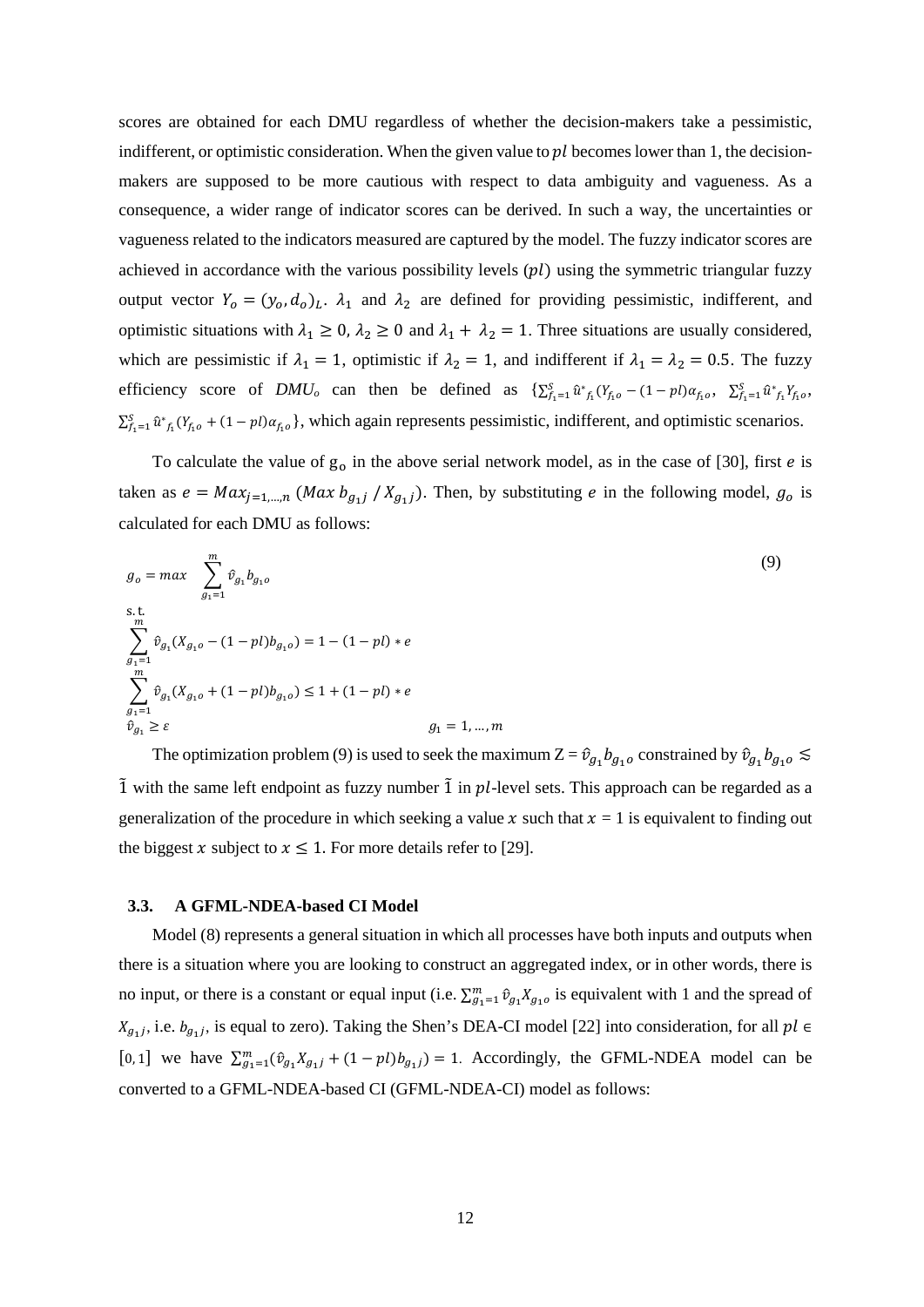$$
CI_{o} = max \lambda_{1} \sum_{f_{1}=1}^{S} \hat{u}_{f_{1}}(Y_{f_{1}o} - (1 - pl)\alpha_{f_{1}o}) + \lambda_{2} \sum_{f_{1}=1}^{S} \hat{u}_{f_{1}}(Y_{f_{1}o} + (1 - pl)\alpha_{f_{1}o})
$$
  
s.t.  

$$
\sum_{f_{1}=1}^{S} \hat{u}_{f_{1}}(Y_{f_{1}j} + (1 - pl)\alpha_{f_{1}j}) \le 1
$$
  

$$
\sum_{f_{1}=1}^{\beta} \hat{w}_{\gamma_{1}}(Z_{\gamma_{1}j} + (1 - pl)\alpha_{\gamma_{1}j}) \le 1
$$
  

$$
\sum_{f_{1}=1}^{S} \hat{u}_{f_{1}}(Y_{u f_{1}j} + (1 - pl)\alpha_{f_{1}j}) - \sum_{\gamma_{1}=1}^{\beta} \hat{w}_{\gamma_{1}}(Z_{\gamma_{1}j} + (1 - pl)\alpha_{\gamma_{1}j}) \le 0
$$
  
Constraints 7v, 7vii, 7viii, 7x, 7xi, 7xii, 7xiv, and 7xv

Where the fuzzy index score of  $DMU_o$ , i.e.  $CI_o$ , it can then be defined as  $\{\sum_{f_1=1}^{S} \hat{u}^*_{f_1}(Y_{f_1o} (1-pl)\alpha_{f_1o}, \sum_{f_1=1}^{S} \hat{u}_{f_1}^* Y_{f_1o}, \sum_{f_1=1}^{S} \hat{u}_{f_1}^* (Y_{f_1o} + (1-pl)\alpha_{f_1o})$ , which again represents pessimistic, indifferent, and optimistic scenarios.

**Definition 4**. The relative efficiency score for each  $DMU<sub>o</sub>$  is a triangular fuzzy number in a possibility level  $pl$  that can be defined in three pessimistic, indifferent, and optimistic modes as follows:

*Fuzzy* 
$$
CI_o^{pl}
$$
 = [Pes, Ind, Opt] = 
$$
\left[ \sum_{f_1=1}^{S} \hat{u}^*_{f_1}(Y_{f_1o} - (1-pl)a_{f_1o}), \sum_{f_1=1}^{S} \hat{u}^*_{f_1}Y_{f_1o}, \sum_{f_1=1}^{S} \hat{u}^*_{f_1}(Y_{f_1o} + (1-pl)a_{f_1o}) \right]
$$
(11)

**Definition 5**. If  $Fuzzy Cl<sub>o</sub><sup>pl</sup>$  be the triangular fuzzy score of  $DMU<sub>o</sub>$  in possibility level pl, based on Definition 3, Ag Fuzzy  $Cl_0^{pl}$  can be defined as an aggregated fuzzy score for  $DMU_0$  in possibility level  $pl$  as follows:

$$
Ag \ Fuzzy \ Cl_o^{pl}
$$
\n
$$
= \frac{\sum_{f_1=1}^S \hat{u}_{f_1} (Y_{f_1o} - (1-pl)a_{f_1o}) + 2 \sum_{f_1=1}^S \hat{u}_{f_1} Y_{f_1o} + \sum_{f_1=1}^S \hat{u}_{f_1} (Y_{f_1o} + (1-pl)a_{f_1o})}{4}
$$
\n(12)

#### **3.4. Imposing some restrictions on weights**

DEA research has suggested a wide variety of weight restriction methods (e.g., [21,31]). The four commonly applied techniques of weight restrictions include "absolute weight restrictions", "relative weight restrictions", and "ordinal weight restrictions" [12].

In this research, we added absolute weight restrictions, i.e.,  $L_{f_k}^{(k)} \leq p_{f_k}^{(k)} \leq U_{f_k}^{(k)}$ , where  $f_k \in$  $A_{f_{k+1}}^{(k+1)}$ ,  $k = 1, ..., K + 1$ , L and U represent the lower and upper bounds of the internal weights, respectively [12], and further incorporated them into the model.

## **4. Application in PBB**

There are many reasons why governments want to measure performance and allocate budget based on performance. The most important reason is probably the decision to allocate scarce state resources based on which government programs yield better results and therefore deserve increases in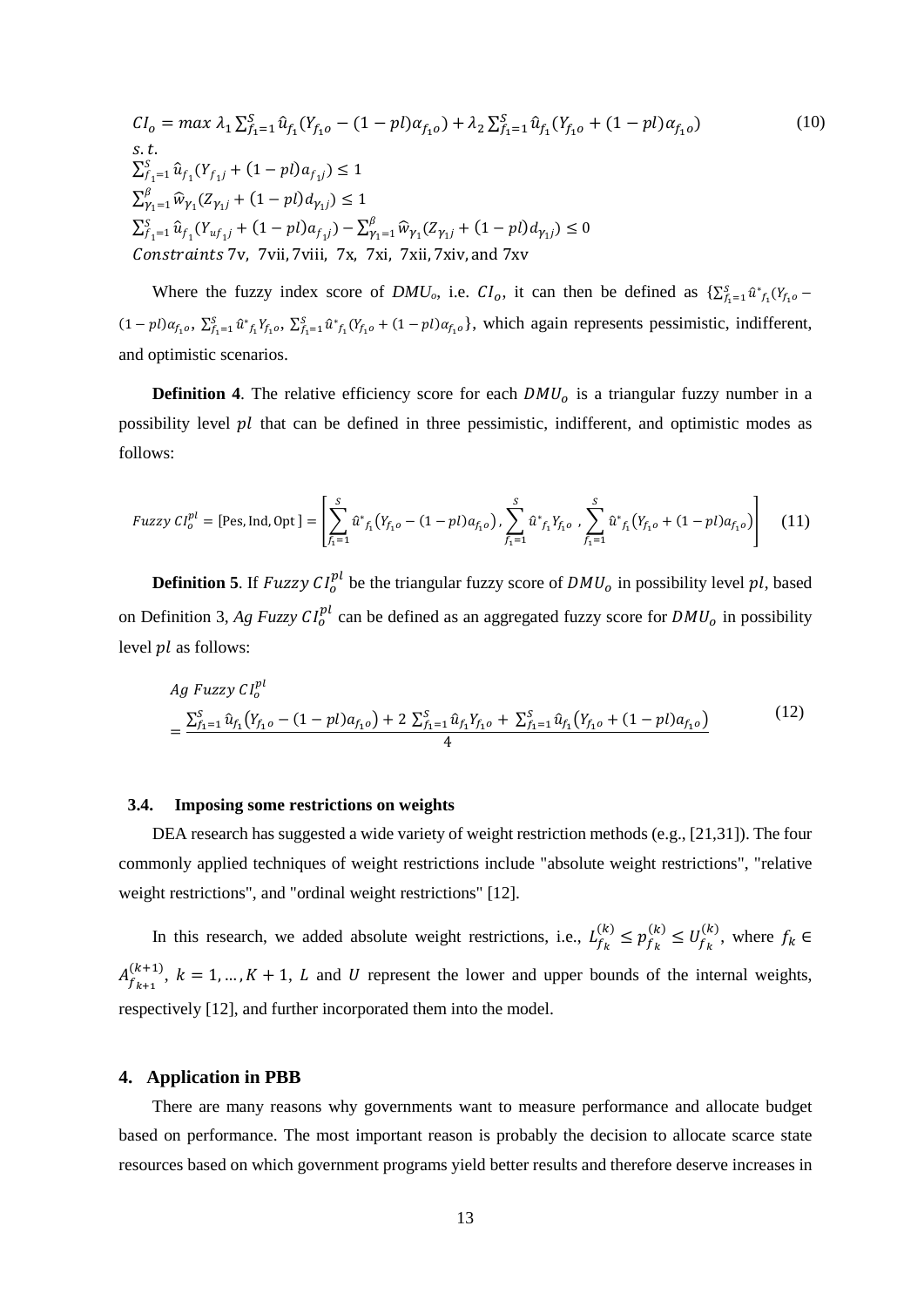the budget. However, the public sector is not inherently intended to achieve profitability, so without the profitability driver it is challenging to identify which programs produce benefits and which do not [32]. Performance measurements would address this problem by providing quantitative evidence demonstrating that programs serve their purposes and to what extent. Performance-based budgeting uses the performance measurement output in the budgeting process, preferably reflected in budget allocations that more precisely represent the program's relative value [32].

As a result of pressure from the central government, the PBB is often used to boost performance [33]. The Plan and Budget Organization (PBO) of Iran has also established a PBB program and in accordance with the annex to the 2013 budget deficit, it advised all entities of this program. Although organizations are showing the expected motivation to move towards the PBB model, they are progressing slowly and behind the planned schedule. It is necessary to identify, assess, and recognize the organizations that have begun using the PBB program to promote the change while also identifying good practices and share successful experiences with other organizations. To this purpose, the progress of implementing PBB in different organizations should be monitored and evaluated.

## **4.1. PBB Maturity Model Hierarchy**

Maturity models can be used to evaluate the ability of a system in performance measurement. The PBB maturity model proposed by Amini et al. [17] is an evaluation model that seeks to assess the progress of organizations in establishing and implementing a successful budgeting system and consists of "capabilities" and "results" processes while a set of indicators is defined for each process as shown in [Figure 4.](#page-15-0)

The first process assesses the capabilities of PBB sub-systems. It evaluates six main sub-systems of the budgeting system including "planning, information management, process management & documentation, costing system, performance management, and control & monitoring". The second process assesses the results of a successful deployment of a PBB system. In addition to evaluating all capabilities of a budgeting system, the extent to which the goals of that system are achieved is also considered. When defining the results indicators, the focus must be on the expectations of benefits that each organization has in the event of a full and correct implementation of the PBB systems. Accordingly, by reviewing the literature and interviewing the budgeting experts, four main result indicators were defined: "transparency & accountability", "budget discipline", "applying performance information", and "applying costing information"[17].

PBB maturity measurement in Iran is usually conducted in two phases. In order to evaluate the organization's budget maturity, a PBB rating was designed by the advisory committee of the International Conference on PBB held in 2018 in Tehran, Iran. Initially, all organizations, agencies, and institutions that claimed to deploy and implement a PBB system in their organization were invited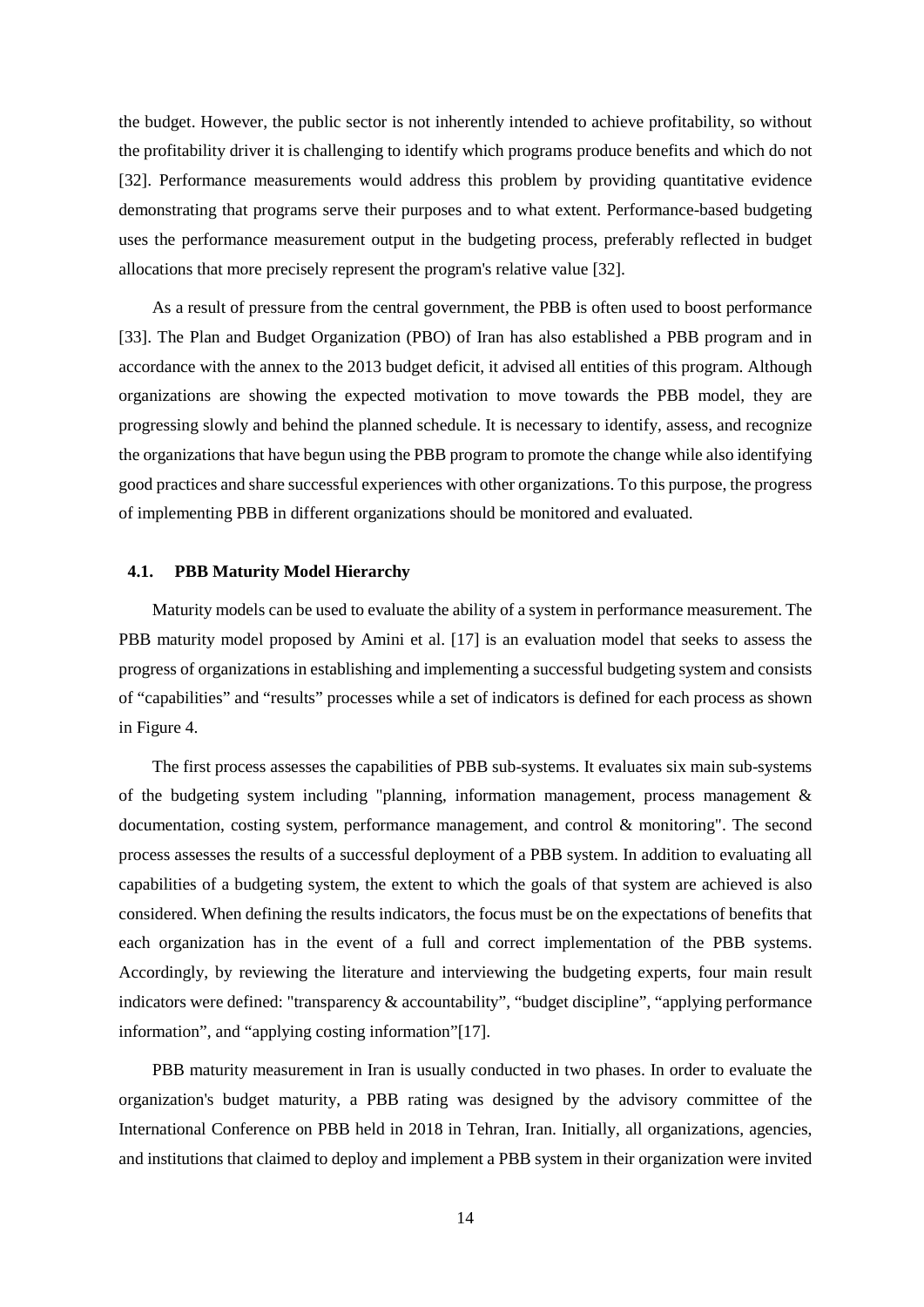to participate in the process of evaluating their budget maturity. Accordingly, the process of assessing the maturity of the budgeting system began with announcing the readiness of 20 organizations.

In the first phase, self-declaration forms were filled out by the organizations regarding the activities carried out in the field of the budget. The forms filled out were evaluated by several trained auditors, including a few representatives from the PBO of Iran, the Supreme Audit Court (SAC) of Iran, and some budget experts in Iran. Based on the initial evaluation, only 14 organizations from different sectors, including electric energy, tourism, banking, economic planning, and social security, were able to attain the minimum standards required to enter the final evaluation stage of the budget maturity rating.

In the second phase, evaluation forms containing both qualitative and quantitative indicators were used in two parts. The first part was devoted to assessing the capabilities of a mature system complemented by a Likert-based questionnaire (six main criteria and twelve sub-criteria for each criterion) through a review of the documentation and systems as well as interviews. The second part was related to evaluating the results of a mature PBB system. Its quantitative indicators were collected through the SAC of Iran and quality indicators were filled in using the form of a questionnaire through observations and interviews.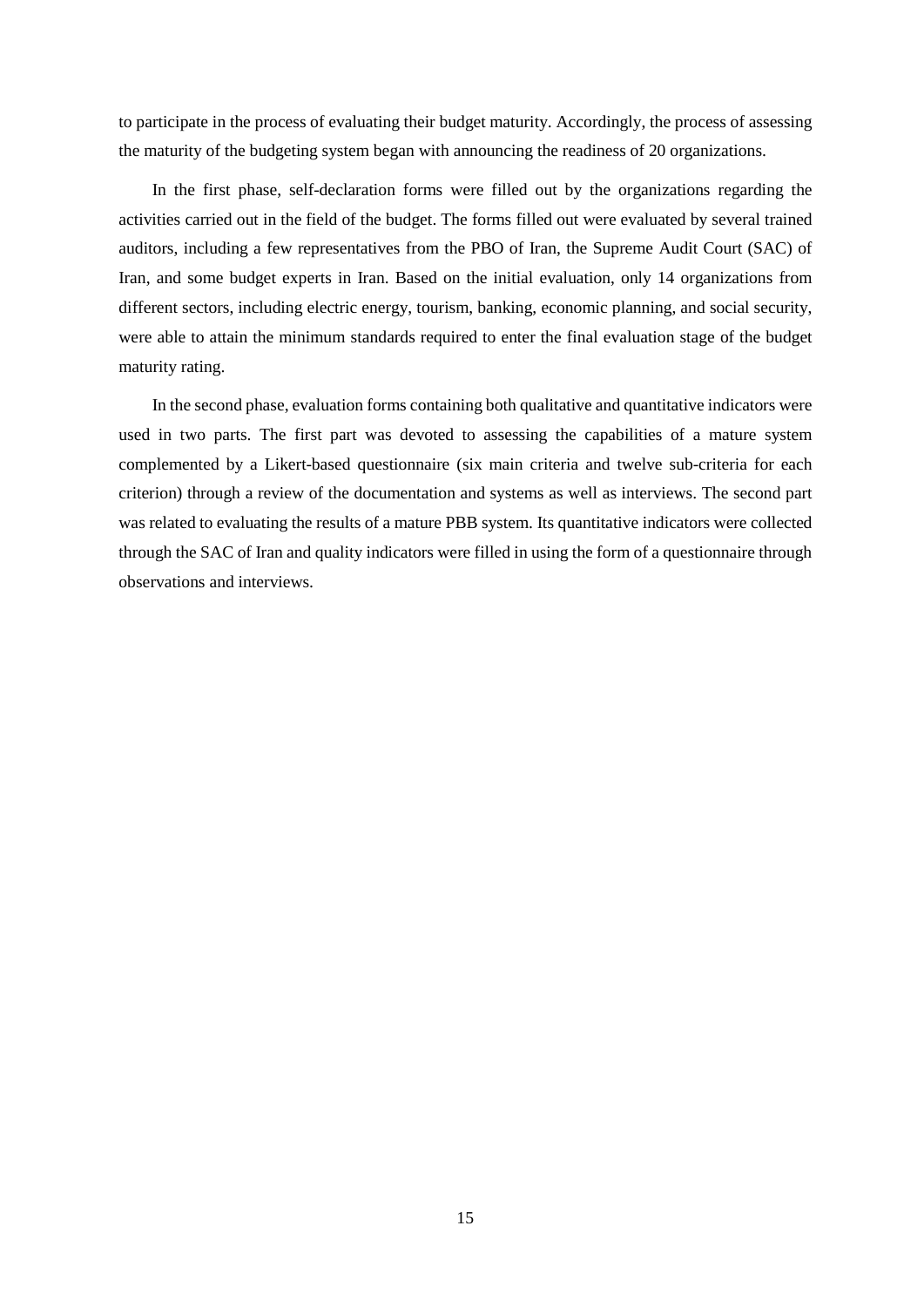

<span id="page-15-0"></span>Figure 4. The hierarchal structure of the PBB maturity model proposed by Amini et al. [17]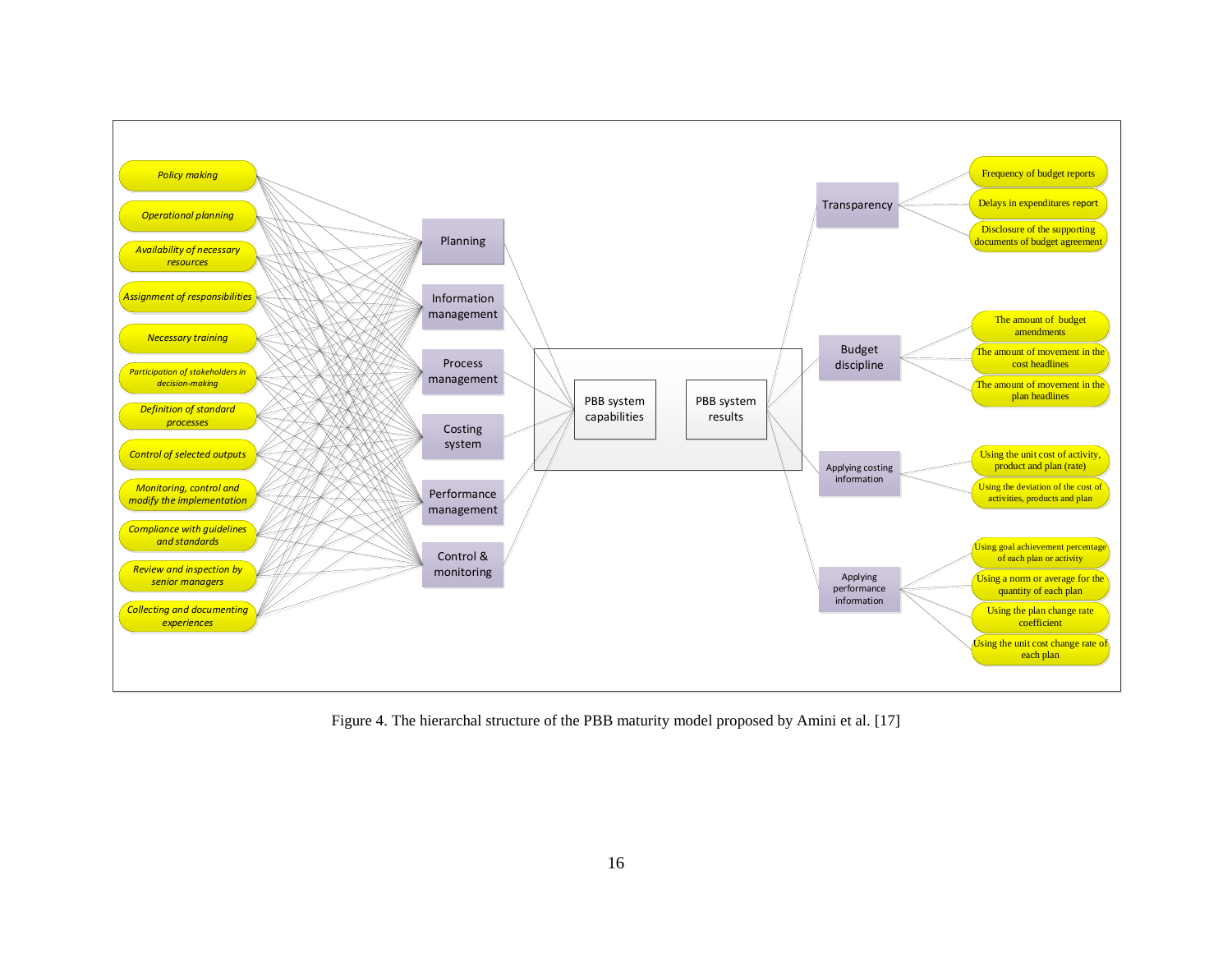## **4.2. Available Data**

The data collected described above was prepared by organizing the qualitative data based on the logic introduced by [22] as a triangular fuzzy number. Accordingly, the center and spread of each piece of qualitative data  $\bar{Y}_{rj} = (Y_{rj}, \alpha_{rj})$  are listed i[n Table 1.](#page-16-0) Descriptive statistics and raw data for all subindicators are provided in Appendix A and Supplementary material, respectively.

<span id="page-16-0"></span>**Table 1**. The symmetrical triangular fuzzy numbers for the Likert-based qualitative data

| Qualitative data                     |   |  |  |
|--------------------------------------|---|--|--|
| Fuzzy number $(Y_{rj}, \alpha_{rj})$ | ∼ |  |  |

The raw data should be normalized in order to eliminate the scale differences among the subindicators. A considerable number of normalization methods have been introduced in the literature including rescaling, standardization, and ranking [34]. Therefore, in our study, the distance to a reference approach [35] is applied.

## **4.3. Weight Restrictions**

The following formulas are defined to determine the lower and upper bounds of the interval weights of sub-indicators into their indicator:

Lower bound for interval weights of sub – indicator =  $\frac{1}{\text{Number of sub indicators in } f^{th} \text{ indicator}} \times 0.5$ Upper bound for interval weights of sub – indicator =  $\frac{1}{\text{Number of sub indicators in }f^{th} \text{ indicator}} \times 2$ 

As for the above restrictions, all 12 sub-indicators in each capability indicator should be in the range of [0.041667, 0.16667]. Likewise, the interval weights of all the three sub-indicators in the first and second indicators should be in the range of [0.16667, 0.6667], and the share of all sub-indicators in the third and fourth indicators should be in the ranges of [0.25, 1] and [0.125, 0.5], respectively. Also,  $\varepsilon = 0.01$ ,  $\xi = 0.1$ , and  $\xi \times \varepsilon = 0.001$  are imposed to avoid assigning zero weights.

## **5. Experimental Results**

Composite efficiency scores of the PBB maturity indicator for 14 governmental agencies were computed by applying the GFML-NDEA-CI model (10), and the results are presented in Table 2. As seen, the model is solved for each possibility level  $pl \in \{0, 0.5, 1\}$ . Based on the defuzzification of the model, triangular fuzzy efficiency scores are calculated for each level of  $pl$  in Table 2.

<span id="page-16-1"></span>**Table 2**. Composite efficiency indicator scores of 14 governmental agencies based on the GFML-NDEA-CI model

| DMUs | .sector | Composite Indicator (CI) |           |       |  |  |  |
|------|---------|--------------------------|-----------|-------|--|--|--|
|      |         | $p=0$                    | $p = 0.5$ | $p=1$ |  |  |  |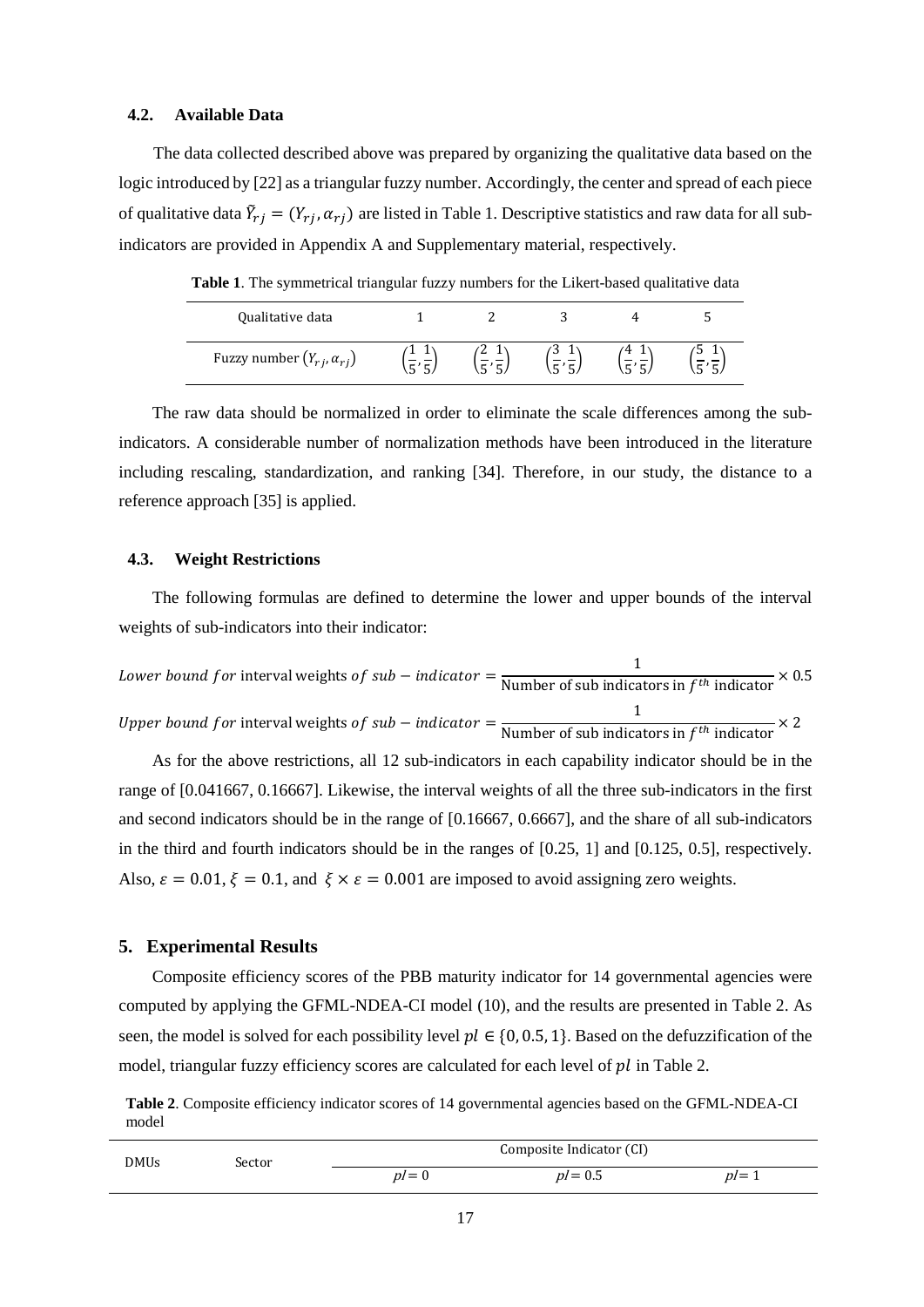| $DMU_{01}$  | <b>Banking</b>    | $\{0.483, 0.605, 0.806\}$ | ${0.574, 0.651, 0.787}$   | $\{0.763, 0.763, 0.763\}$ |
|-------------|-------------------|---------------------------|---------------------------|---------------------------|
| $DMU_{02}$  | Economic planning | $\{0.515, 0.605, 0.817\}$ | $\{0.562, 0.679, 0.799\}$ | $\{0.779, 0.779, 0.779\}$ |
| $DMU_{03}$  | Social security   | $\{0.405, 0.592, 0.784\}$ | ${0.549, 0.655, 0.762}$   | $\{0.733, 0.733, 0.733\}$ |
| $DMU_{04}$  | Electric energy   | $\{0.256, 0.407, 0.688\}$ | $\{0.345, 0.476, 0.647\}$ | $\{0.589, 0.589, 0.589\}$ |
| $DMU_{05}$  | Economic planning | $\{0.652, 0.823, 1\}$     | $\{0.806, 0.902, 1\}$     | $\{1, 1, 1\}$             |
| $DMU_{06}$  | Economic planning | $\{0.514, 0.613, 0.824\}$ | $\{0.571, 0.688, 0.807\}$ | $\{0.786, 0.786, 0.786\}$ |
| $DMU_{07}$  | <b>Banking</b>    | $\{0.508, 0.630, 0.821\}$ | $\{0.592, 0.694, 0.804\}$ | $\{0.785, 0.785, 0.785\}$ |
| $DMU_{0.8}$ | Tourism           | $\{0.509, 0.679, 0.816\}$ | $\{0.649, 0.727, 0.793\}$ | $\{0.766, 0.766, 0.766\}$ |
| $DMU_{09}$  | Tourism           | $\{0.273, 0.538, 0.808\}$ | $\{0.473, 0.631, 0.789\}$ | $\{0.765, 0.765, 0.765\}$ |
| $DMU_{10}$  | <b>Banking</b>    | $\{0.640, 0.820, 0.997\}$ | ${0.801, 0.898, 0.994}$   | ${0.987, 0.987, 0.987}$   |
| $DMU_{11}$  | Social security   | ${0.434, 0.597, 0.799}$   | ${0.557, 0.653, 0.778}$   | $\{0.753, 0.753, 0.753\}$ |
| $DMU_{12}$  | Social security   | ${0.523, 0.712, 0.902}$   | ${0.683, 0.788, 0.893}$   | ${0.881, 0.881, 0.881}$   |
| $DMU_{13}$  | <b>Banking</b>    | $\{0.539, 0.665, 0.836\}$ | ${0.633, 0.722, 0.817}$   | ${0.795, 0.795, 0.795}$   |
| $DMU_{14}$  | Electric energy   | $\{0.305, 0.443, 0.712\}$ | ${0.387, 0.510, 0.676}$   | $\{0.625, 0.625, 0.625\}$ |

The model results can be reported and analyzed for different levels of  $pl$  and for three maturity scores, namely the pessimistic, indifferent, and optimistic situations. As seen in Table 2,  $DMU_{05}$  is considered the top unit followed by  $DMU_{10}$ ,  $DMU_{12}$ ,  $DMU_{13}$ , respectively. As the value of reliability  $pl$  rises from 0 to 1, the fuzzy score interval (distance between the pessimistic and optimistic scores) decreases. Looking at the fifth column, for  $pl = 1$ , which represents complete reliability, the interval approaches zero.

## **5.1. Aggregating the Triple Fuzzy Scores of PBB Maturity Indicator**

With regard to Definition 2, three pessimistic, indifferent, and optimistic fuzzy numbers are calculated as the final scores of the DMUs. As shown in [Table 2,](#page-16-1) there are lots of PBB maturity indicator scores related to different possibility levels  $( pl )$  and three fuzzy scores for pessimistic, indifferent, and optimistic situations. To better analyze the PBB maturity indicator, according to Definition 5, the aggregated fuzzy scores of the DMUs are calculated as presented in Table 3. The aggregated fuzzy efficiency scores of overall PBB maturity indicator (Composite Indicator or CI) as well as its two processes, i.e. capabilities and results as illustrated in Section 4.1 and Figure 4, for each possibility level  $pl \in \{0, 0.5, 1\}$  are depicted in Table 3.

**Table 3**. The aggregated fuzzy efficiency scores of overall PBB maturity indicator and its two processes, capabilities and results.

| <b>DMUs</b> | Sector               | Overall CI |            |        | Capabilities' CI |                              |       | Results' CI |           |        |
|-------------|----------------------|------------|------------|--------|------------------|------------------------------|-------|-------------|-----------|--------|
|             |                      | $pl=0$     | $p/ = 0.5$ | $pl=1$ |                  | $pl = 0$ $pl = 0.5$ $pl = 1$ |       | $pl=0$      | $p = 0.5$ | $pl=1$ |
| $DMU_{01}$  | <b>Banking</b>       | 0.625      | 0.666      | 0.764  | 0.766            | 0.841                        | 0.989 | 0.819       | 0.792     | 0.772  |
| $DMU_{02}$  | Economic<br>planning | 0.636      | 0.68       | 0.78   | 0.671            | 0.737                        | 0.875 | 0.95        | 0.924     | 0.892  |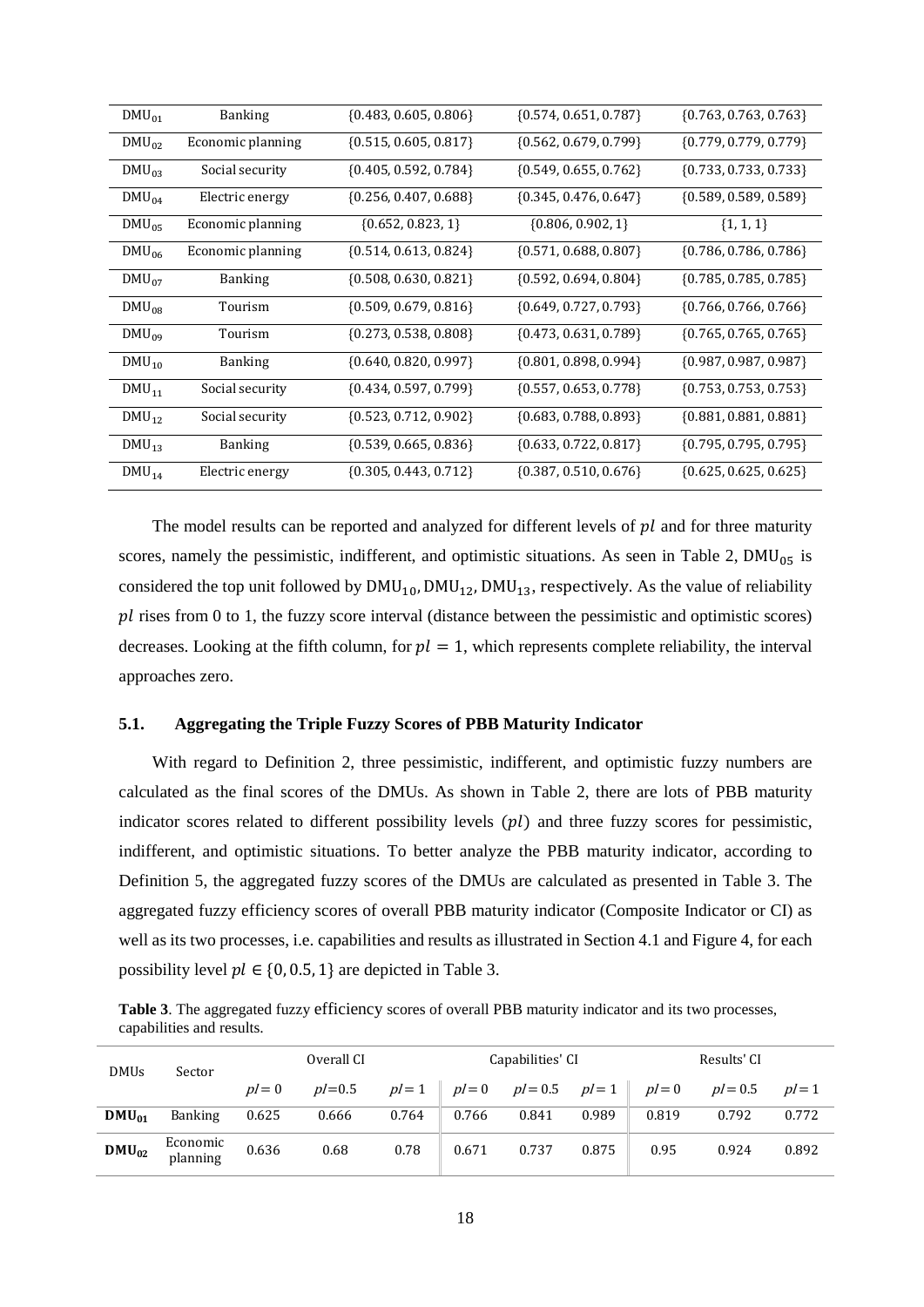| <b>DMUs</b> | Sector               |        | Overall CI  |              |        | Capabilities' CI |              | Results' CI  |              |              |
|-------------|----------------------|--------|-------------|--------------|--------|------------------|--------------|--------------|--------------|--------------|
|             |                      | $pl=0$ | $p/- = 0.5$ | $pl=1$       | $pl=0$ | $pl = 0.5$       | $pl=1$       | $pl=0$       | $pl = 0.5$   | $pl=1$       |
| $DMU_{03}$  | Social<br>security   | 0.594  | 0.656       | 0.734        | 0.594  | 0.656            | 0.734        | $\mathbf{1}$ | $\mathbf{1}$ | $\mathbf{1}$ |
| $DMU_{04}$  | Electric<br>energy   | 0.44   | 0.486       | 0.59         | 0.806  | 0.893            | $\mathbf{1}$ | 0.53         | 0.538        | 0.59         |
| $DMU_{05}$  | Economic<br>planning | 0.825  | 0.903       | $\mathbf{1}$ | 0.825  | 0.903            | $\mathbf{1}$ | $\mathbf{1}$ | $\mathbf{1}$ | $\mathbf{1}$ |
| $DMU_{06}$  | Economic<br>planning | 0.642  | 0.689       | 0.787        | 0.649  | 0.698            | 0.787        | 0.987        | 0.985        | $\mathbf{1}$ |
| $DMU_{07}$  | <b>Banking</b>       | 0.647  | 0.696       | 0.785        | 0.806  | 0.893            | $\mathbf{1}$ | 0.804        | 0.779        | 0.785        |
| $DMU_{08}$  | Tourism              | 0.672  | 0.725       | 0.766        | 0.677  | 0.73             | 0.788        | 0.993        | 0.994        | 0.972        |
| $DMU_{09}$  | Tourism              | 0.54   | 0.631       | 0.765        | 0.62   | 0.683            | 0.765        | 0.843        | 0.918        | $\mathbf{1}$ |
| $DMU_{10}$  | <b>Banking</b>       | 0.82   | 0.898       | 0.988        | 0.82   | 0.898            | 0.988        | $\mathbf{1}$ | $\mathbf{1}$ | $\mathbf{1}$ |
| $DMU_{11}$  | Social<br>security   | 0.607  | 0.661       | 0.753        | 0.607  | 0.661            | 0.753        | $\mathbf{1}$ | $\mathbf{1}$ | $\mathbf{1}$ |
| $DMU_{12}$  | Social<br>security   | 0.713  | 0.788       | 0.882        | 0.713  | 0.788            | 0.882        | $\mathbf{1}$ | $\mathbf{1}$ | $\mathbf{1}$ |
| $DMU_{13}$  | <b>Banking</b>       | 0.677  | 0.724       | 0.796        | 0.677  | 0.724            | 0.796        | $\mathbf{1}$ | $\mathbf{1}$ | $\mathbf{1}$ |
| $DMU_{14}$  | Electric<br>energy   | 0.476  | 0.521       | 0.626        | 0.616  | 0.688            | 0.784        | 0.762        | 0.75         | 0.798        |

The aggregated score of overall CI indicates that  $DMU_{05}$  has the highest maturity. Then  $DMU_{10}$ ,  $DMU_{12}$ , and  $DMU_{13}$  are in the following ranks, respectively.

## **5.2. Comparing GFML-NDEA-CI Model with alternative Models**

Efficiency measurement is a key business area surrounded by epistemic uncertainty with respect to the dual formed by the object under study and the chosen method to measure performance. Epistemic uncertainty is lack of knowledge on underlying fundamentals or total ignorance of, for example, a possible alternative scenario. This epistemic uncertainty is inherent to the delimitation of the object-method pair under study and manifests itself regardless the identified literature gap, the scale used to measure variables, the variable (input/output) selection and the reproducibility conditions that are intrinsic, to some extent, to the economic sector, industry or DMU set of the application. While the proper identification of a literature gap is relevant for advancing the body of knowledge, especially in DEA-based models, where a plethora of methods are designed to treat specific aspects of a productive network, or in what scales their inputs/outputs are measured, research gaps and measurement scales do not themselves mitigate epistemic uncertainty, only assuring the aspects of internal validity - in light of the current body of knowledge - and scale validity - the proper analytical models were developed to adequately handle the specific nature of what is being measured. Similarly, the choice of economic sector and the selection of key variables are relevant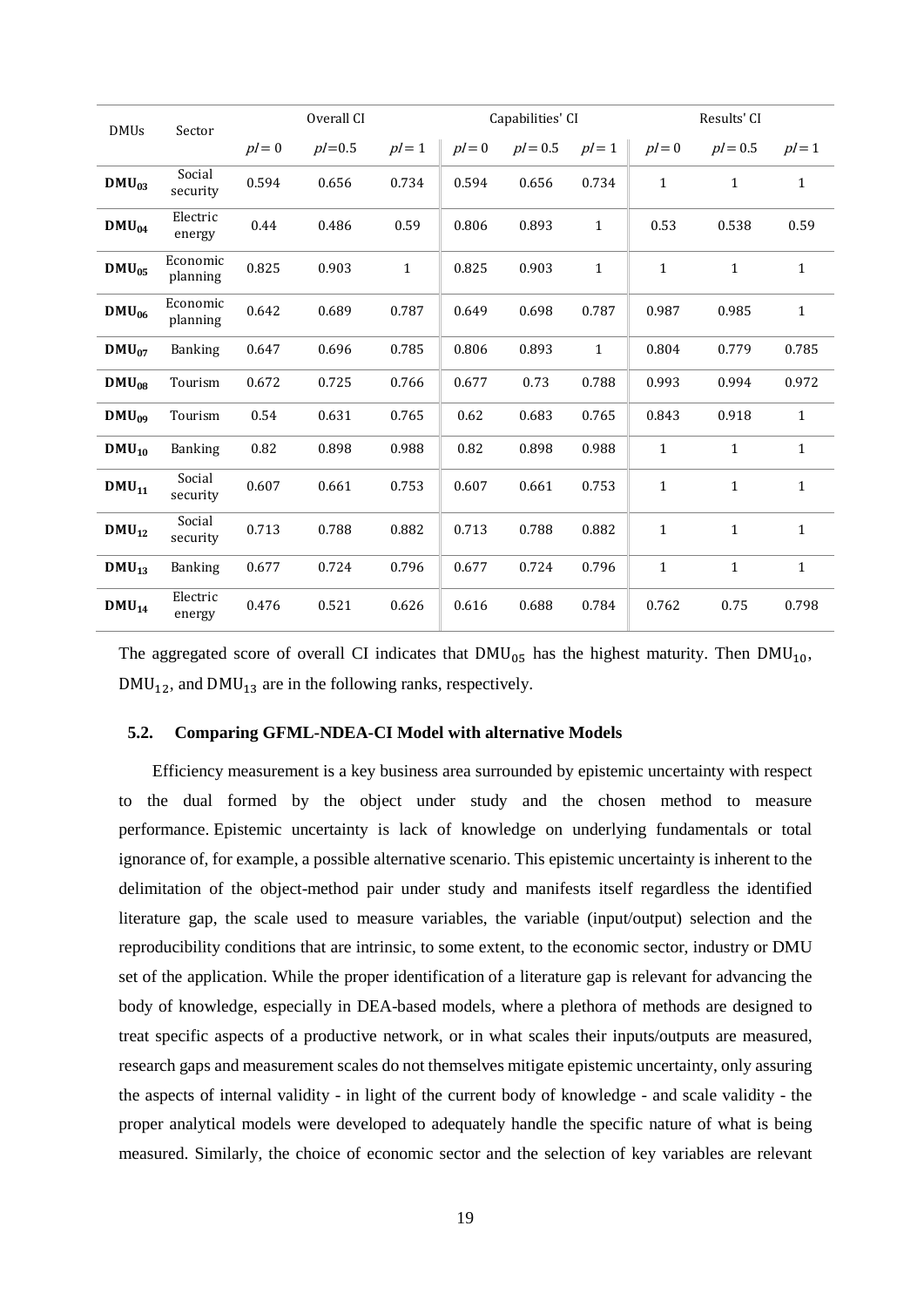issues for assuring research reproducibility as respect to similar contexts, where generalization of results can be developed with more certainty.

Hence, as regards this paper, epistemic uncertainty can be conceptualized as the scientific uncertainty in the process of modelling. It is due to limited data and knowledge, and possible tools to mitigate epistemic uncertainty in the field of soft computing are the execution of sensitivity analysis, not only by running alternative models, but also using different parameters into the proposed model; and the apprehension of information entropy principles, for improving decision-making as regards whether or not a given model in contributing to reduce epistemic uncertainty. Information entropy is the cornerstone of information theory, providing a constructive criterion for setting up probability distributions of computed scores on the basis of partial knowledge, while enabling a type of statistical inference based on the heterogeneity or dispersion of the scores where no extra biases or uncalled assumptions can enter into the analysis.

Given that in this paper there are at least three distinctive features of our proposed model - serial structure, constant input (composite indicator), and hierarchical structure (multiple-layer) - it would be desirable to find previous papers that, as using composite index measurements, also had a singlelayer series network structure. However, to the best of our knowledge, no article with these characteristics has been published so far. Hence, the basic two-stage DEA model of Wanke and Barros [24], after becoming a composite index structure in both deterministic and fuzzy situations were defined as alternative models which used for the sake of comparison using the same dataset presented here. Tables 4 report on the respective scores and entropies for the alternative models considered in the epistemic uncertainty analysis. Note that the Fuzzy CI counterpart of two-stage DEA model of Wanke and Barros [24], i.e. fuzzy NDEA-CI model, is developed by removing the generalized Multiple-Layer property incorporated into the GFML-NDEA-CI model and deterministic two-stage DEA-based CI model, i.e. deterministic NDEA-based CI model, is developed by incorporating *pl*=1 into Fuzzy NDEA-CI model.

<span id="page-19-0"></span>Considering Definition 5, the aggregated fuzzy CI score of PBB maturity for three  $pl \in \{0, 0.5, 1\}$ for Fuzzy NDEA-CI and GFML-NDEA-CI model are presented in [Table 4.](#page-19-0) In addition, last column of [Table 4](#page-19-0) indicated the score of deterministic NDEA-based CI model. The numbers in parentheses given in Table 4 are the ranks of the 14 governmental agencies according to their overall efficiency scores for three possibility levels *pl* for the fuzzy NDEA-CI model, multi-layer GFML-NDEA-CI model and deterministic NDEA-based CI model.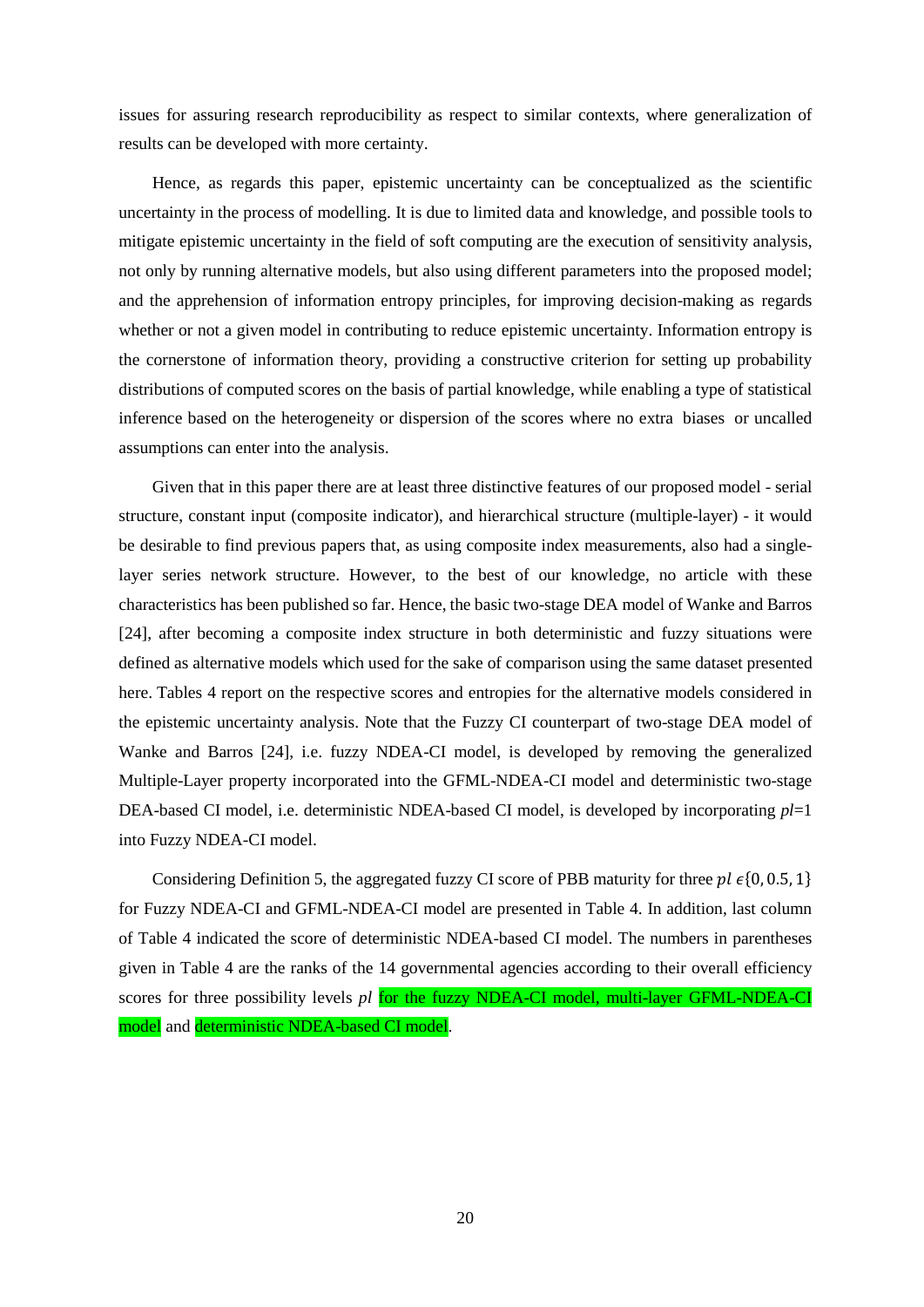**Table 4**. Comparing the overall efficiency scores of 14 governmental agencies based on the fuzzy one-layer NDEA-CI model and multi-layer GFML-NDEA-CI model.

|                  |                      | $pl=0$                                                            |                   | $p=0.5$                                                           |                   | $\overline{pl=1}$                                                 | <b>Deterministic</b>  |                                                |
|------------------|----------------------|-------------------------------------------------------------------|-------------------|-------------------------------------------------------------------|-------------------|-------------------------------------------------------------------|-----------------------|------------------------------------------------|
| <b>DMUs</b>      | Sector               | <b>Fuzzy CI</b><br>counterpart<br>of two-stage<br><b>DEA</b> [24] | Proposed<br>model | <b>Fuzzy CI</b><br>counterpart<br>of two-stage<br><b>DEA</b> [24] | Proposed<br>model | <b>Fuzzy CI</b><br>counterpart<br>of two-stage<br><b>DEA</b> [24] | Proposed<br>model     | CI<br>counterpart<br>of two-stage<br>DEA([24]) |
| $DMU_{01}$       | Banking              | 0.826(6)                                                          | 0.625(9)          | 0.902(6)                                                          | 0.666(9)          | 1(1)                                                              | 0.764(10)             | 1(1)                                           |
| $DMU_{02}$       | Economic<br>planning | 0.826(6)                                                          | 0.636(8)          | 0.901(7)                                                          | 0.68(8)           | 1(1)                                                              | 0.780(7)              | 1(1)                                           |
| $DMU_{03}$       | Social<br>security   | 0.768(10)                                                         | 0.594(11)         | 0.858(10)                                                         | 0.656(11)         | 0.971(10)                                                         | 0.734(12)             | 1(1)                                           |
| $DMU_{04}$       | Electric<br>energy   | 0.599(14)                                                         | 0.44(14)          | 0.681(14)                                                         | 0.486(14)         | 0.790(14)                                                         | 0.590(14)             | 0.796(14)                                      |
| $DMU_{05}$       | Economic<br>planning | 0.832(1)                                                          | 0.825(1)          | 0.908(1)                                                          | 0.903(1)          | 1(1)                                                              | 1(1)                  | 1(1)                                           |
| $DMU_{06}$       | Economic<br>planning | 0.829(4)                                                          | 0.642(7)          | 0.907(3)                                                          | 0.689(7)          | 1(1)                                                              | 0.787(5)              | 1(1)                                           |
| $DMU_{07}$       | <b>Banking</b>       | 0.831(2)                                                          | 0.647(6)          | 0.908(1)                                                          | 0.696(6)          | 1(1)                                                              | 0.785(6)              | 1(1)                                           |
| $DMU_{08}$       | Tourism              | 0.805(9)                                                          | 0.672(5)          | 0.879(9)                                                          | 0.725(4)          | 0.979(9)                                                          | 0.766(8)              | 1(1)                                           |
| $DMU_{09}$       | Tourism              | 0.698(12)                                                         | 0.54(12)          | 0.795(12)                                                         | 0.631(12)         | 0.926(11)                                                         | $\overline{0.765(9)}$ | 0.942(11)                                      |
| $DMU_{10}$       | <b>Banking</b>       | 0.83(3)                                                           | 0.82(2)           | 0.907(3)                                                          | 0.898(2)          | 1(1)                                                              | 0.988(2)              | 1(1)                                           |
| $DMU_{11}$       | Social<br>security   | 0.721(11)                                                         | 0.607(10)         | 0.798(11)                                                         | 0.661(10)         | 0.896(13)                                                         | 0.753(11)             | 0.909(13)                                      |
| $DMU_{12}$       | Social<br>security   | 0.828(5)                                                          | 0.713(3)          | 0.906(5)                                                          | 0.788(3)          | 1(1)                                                              | 0.882(3)              | 1(1)                                           |
| $DMU_{13}$       | Banking              | 0.821(8)                                                          | 0.677(4)          | 0.90(8)                                                           | 0.724(5)          | 1(1)                                                              | 0.796(4)              | 1(1)                                           |
| $DMU_{14}$       | Electric<br>energy   | 0.654(13)                                                         | 0.476(13)         | 0.752(13)                                                         | 0.521(13)         | 0.924(12)                                                         | 0.626(13)             | 0.933(12)                                      |
| NED <sup>a</sup> |                      | $\mathbf{0}$                                                      | $\Omega$          | $\Omega$                                                          | $\Omega$          | 8                                                                 | $\mathbf{1}$          | 10                                             |
| SDS <sup>b</sup> |                      | 0.0745                                                            | 0.105             | 0.0699                                                            | 0.1123            | 0.0589                                                            | 0.1086                | 0.0568                                         |
| DS <sup>c</sup>  |                      | 0.232                                                             | 0.385             | 0.228                                                             | 0.417             | 0.21                                                              | 0.41                  | 0.2039                                         |
| Max              |                      | 0.832                                                             | 0.825             | 0.908                                                             | 0.903             | $\mathbf{1}$                                                      | $\mathbf{1}$          | $\overline{1}$                                 |
| Min              |                      | 0.599                                                             | 0.440             | 0.681                                                             | 0.486             | 0.79                                                              | 0.59                  | 0.7961                                         |
| Entropy<br>index |                      | 0.9982                                                            | 0.9948            | 0.9987                                                            | 0.9950            | 0.9993                                                            | 0.9964                | 0.9993                                         |
| Mean             |                      | 0.7763                                                            | 0.6367            | 0.8573                                                            | 0.6946            | 0.9633                                                            | 0.7869                | 0.97                                           |

<sup>a</sup> NED: The number of efficient DMUs; <sup>b</sup> SDS: Standard deviation of scores; <sup>c</sup> DS: Domain of scores

[Table 4](#page-19-0) indicates that the discriminative power of the GFML-NDEA-CI model is stronger than that of its one-layer counterpart. The number of efficient DMUs (NED), the standard deviation of scores (SDS), domain of scores (DS) of DMUs, and information entropy are four main measures presented to prove the above claim.

The first measure is NED. The results at  $pl = 1$  indicate that NED in the fuzzy two-stage DEA and deterministic two-stage DEA model are 8 and 10, respectively. This means that due to the large number of sub-indicators, the one-layer models was not able to discriminate among DMUs, while in the multi-layer model, only one DMU is efficient and the rest are inefficient, which is due to the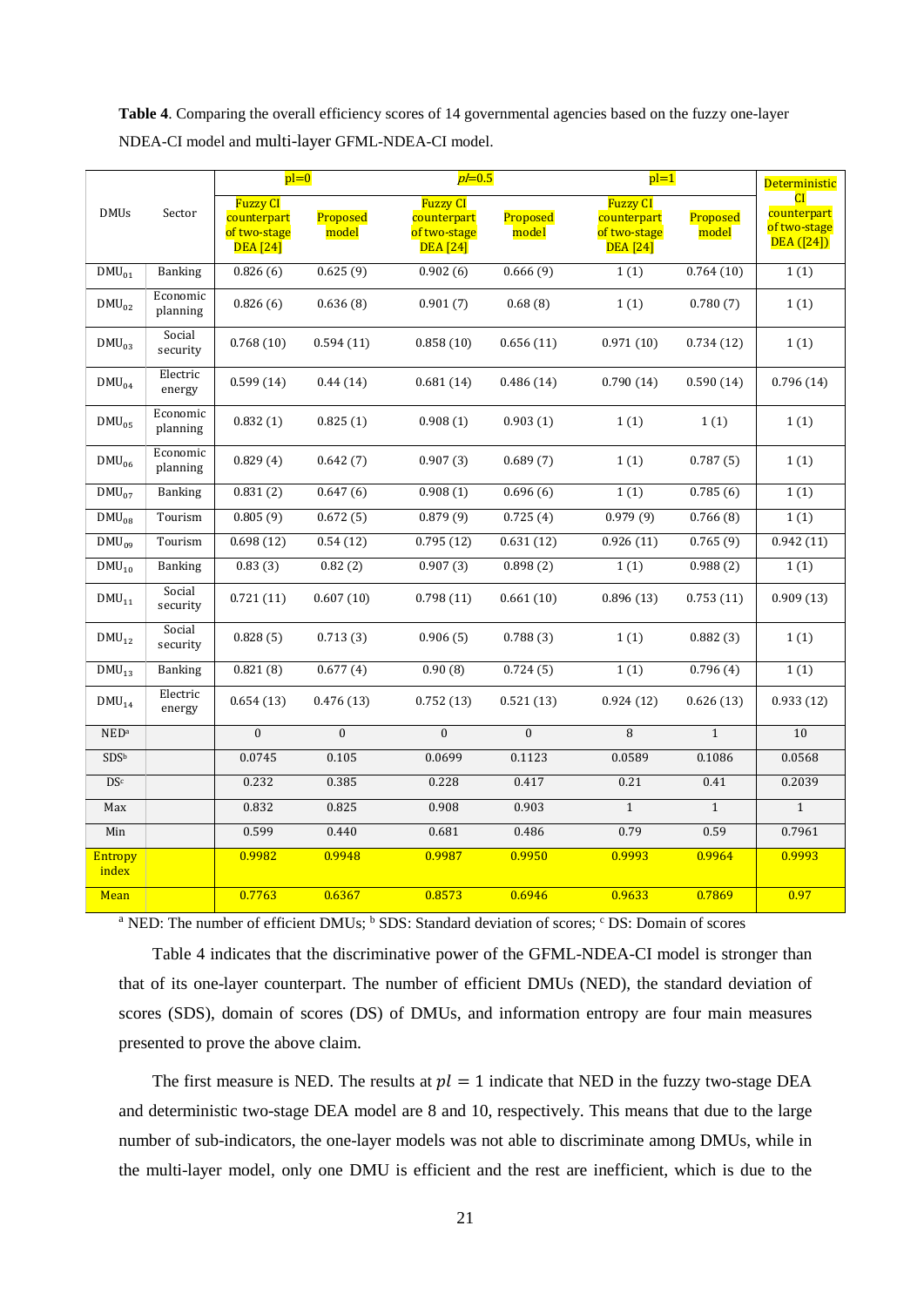hierarchical structure of the indicators, as well as imposing upper and lower bounds on the weights of each sub-indicator.

The SDS among DMUs is the second measure to evaluate the discriminative power of the model such that when the SDS is higher, it means that the model has been able to make a greater discrimination among DMUs. As shown in Table 4, the SDS of the multi-layer model at all levels of pl is higher than that of the one-layer model. For instance, for  $pl = 1$ , the SDS in the multi-layer model is 10.86 while it is 5.89 in the one-layer model.

The third measure is the DS, which is the difference between the maximum and minimum scores. Accordingly, the DS of the two models indicates that the discriminative power of the multi-layer model is more than that of the one-layer model. For example, for  $pl = 1$ , the DS of the one-layer model is 21, while it is 41 in the multi-layer model. This point is indicated as a graphical comparison. As shown in Figure 5, the score dispersion of the multi-layer model is higher than that of the one-layer, which indicates the higher resolution of the multilayer model as the highest score of both models (for  $p*l*=1$ ) are equal to 100% and the lowest score for the multi-layer and one-layer are 59% and 79%, respectively. The following figure also indicates the density of DMU scores in the one-layer model are around 1, while for the multiple layer they are between [0.7, 0.8].



Figure 5. The spread of composite efficiency scores among DMUs for  $pl = 1$  in one-layer vs. multi-layer models

The fourth measure is information entropy, which is an important metric of information theory discipline and captures uncertainty in terms of the distributional shape rather than in terms of the probability mass concentration around the mean, which are captured by statistical moments. Lower information entropy are preferable [36]. Depending on the entropy characteristics, the randomness and dispersion of a criterion/construct can be determined by calculating the information entropy. In this article, information entropy is used to analyze the distribution of the CI score (efficiency score). As shown in Table 4, the efficiency scores obtained using the developed multi-layer models for all three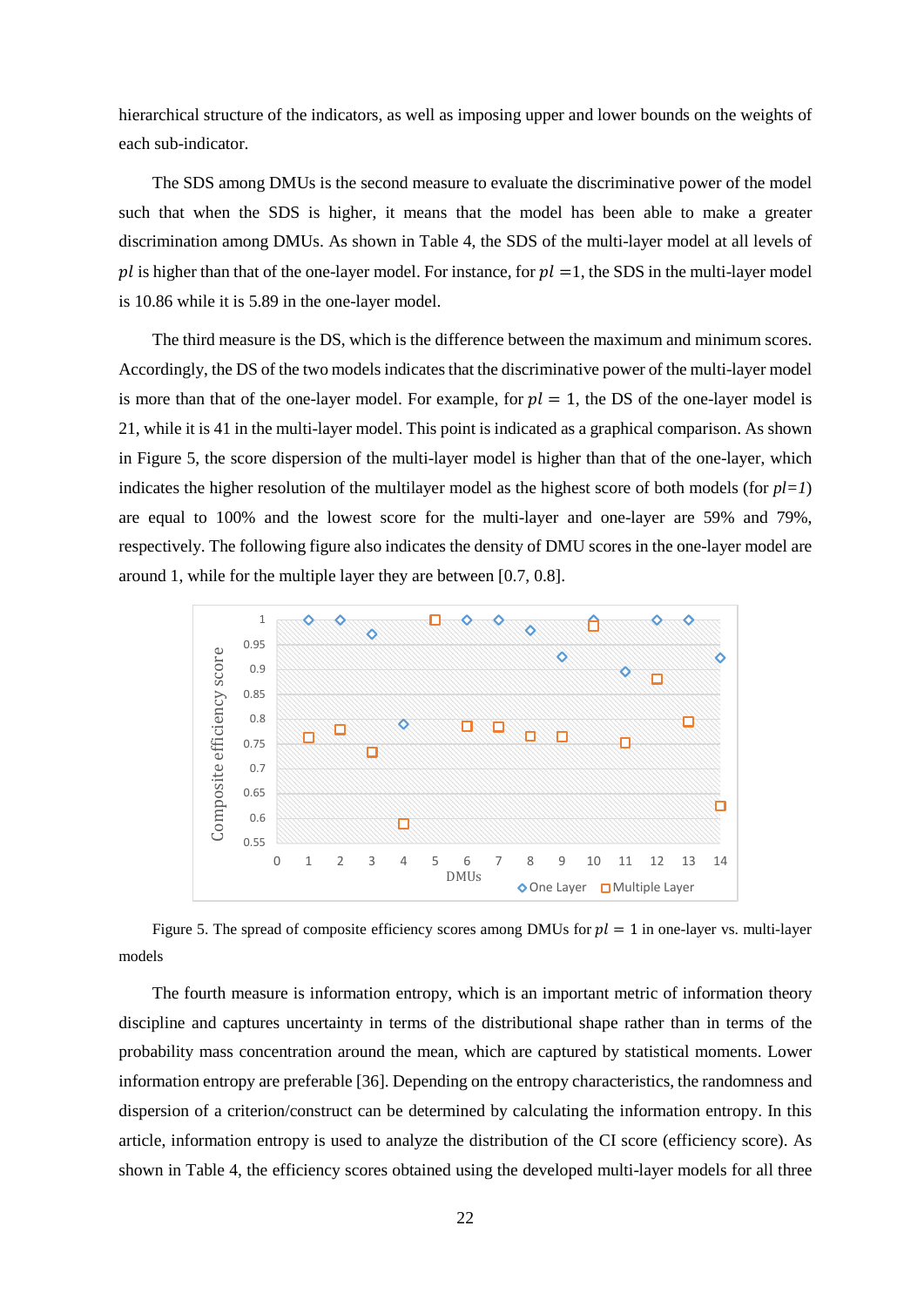$pl$  are distinct from their respective deterministic two-stage DEA and fuzzy two-stage NDEA models in terms of information entropy.

Comparing the rankings obtained from the GFML-NDEA-CI model with those obtained from the conventional fuzzy NDEA-CI model, there are a couple of points that are worth discussing briefly.

Spearman's correlation coefficient is a measure of the linear association between two variables that are available in the ordinal scale. That is, this coefficient measures the strength of the association between two ranked variables [37,38]. Based on the Spearman rank correlation coefficient test with the critical statistic value of 0.645 for a significance level  $\alpha$ =0.01, the rankings of the 14 agencies obtained from these two alternative models are not significantly different for all three pessimistic, indifferent, and optimistic situations with different possibility levels, *pl*. Applying the Spearman rank correlation test, the test statistics  $r_s$  (and the corresponding *p*-values) for the GFML-NDEA-CI model and conventional fuzzy NDEA-CI model are 0.840 ( $p < 0.001$ ), 0.813 ( $p < 0.001$ ), and 0.825 ( $p <$ 0.001) for possibility levels  $pl = 0$ ,  $pl = 0.5$ , and  $pl = 1$ , respectively.

By examining the aggregated fuzzy efficiency scores obtained from both models, it is recognized that the discrimination power of GFML-NDEA-CI model is much higher than that of the conventional fuzzy NDEA-CI model. This realization indicates a merit of the GFML-NDEA-CI model that it reports more informative results and more accurate rankings.

## **6. Managerial Implications**

The managerial implications of this research are threefold. First of all, a comprehensive multiplelayer NDEA model is provided to decision-makers for structuring different indicators in a flexible hierarchic framework. While these indicators can be organized in series or in parallel, score discrimination remains high in comparison to single-layer models as long as the multiple hierarchic layers help in mitigating the curse of dimensionality imposed by small number of DMUs in comparison to a large number of indicators. Secondly, as long as indicator weights are determined endogenously by the MLNDEA model in a fashion that the overall performance of each DMU is attained, possible improvement paths in the budgetary process can be derived specifically for each unit, drawing the decision-maker's attention to the capability weakness that should be improved and result strengths that should be replicated in different units. Third, the use of fuzzy numbers as a means for handling the surrounding vagueness with respect to indicator measurement and overall knowledge of decisionmakers with respect to environment allows drawing different performance scenarios that could be explored by decision-makers in terms of minimal performance requirements (pessimistic) or superior performance achievement (optimistic).

[Figure 7](#page-23-0) presents the average aggregated efficiency scores of 14 agencies, which are grouped into five sectors including tourism, electric energy, banking, social security, and economic planning.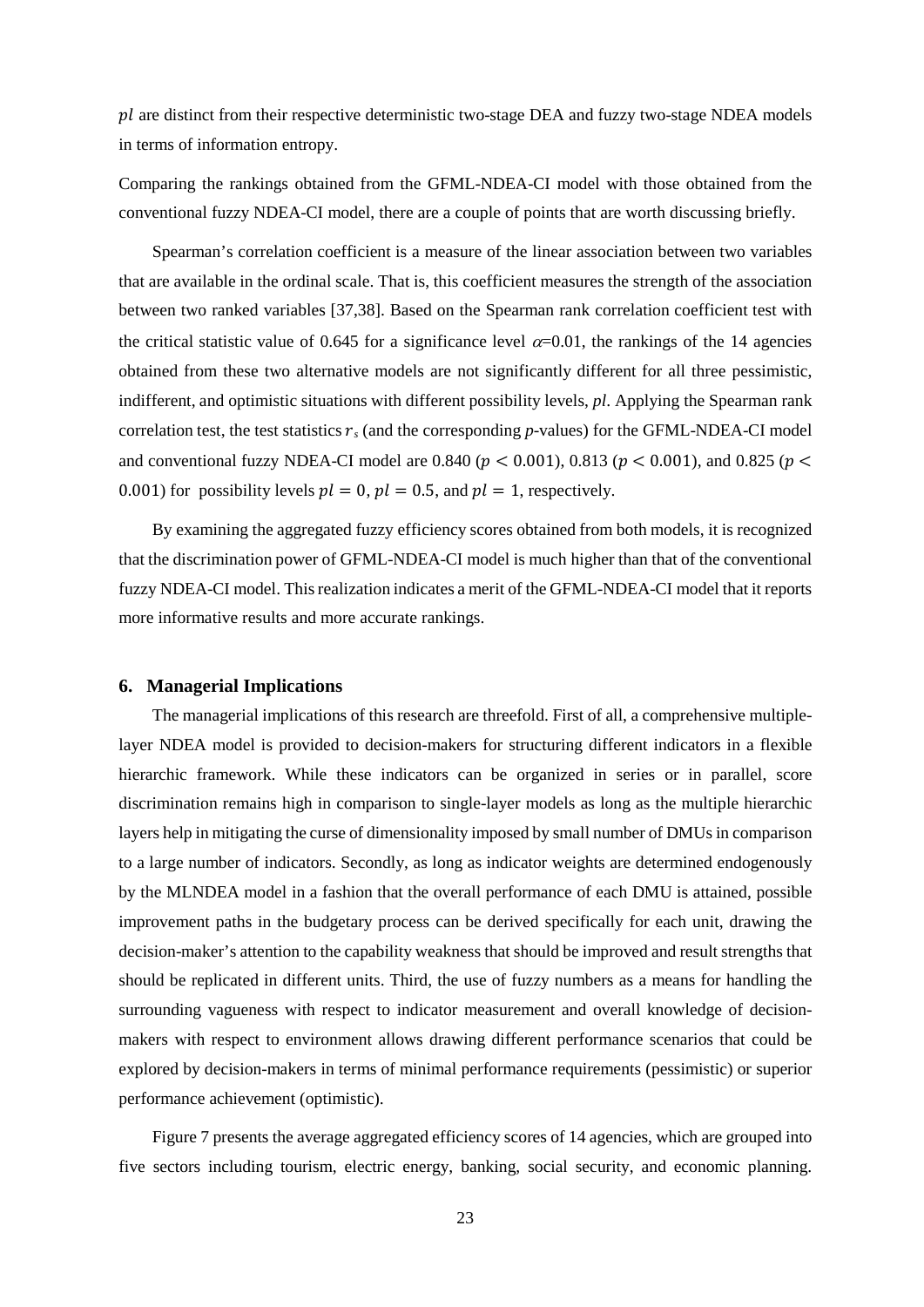Results obtained from a small number of agencies working towards establishing and implementing a PBB system revealed that relevant maturity is the highest in agencies involved in the economic planning (CI score of 0.757) and banking (CI score of 0.746) sectors, respectively. The CI scores for agencies involved in social security and tourism are 0.702 and 0.678, respectively, which are close to the average CI score for all agencies, i.e., 0.690 (presented by the dotted line). Agencies involved in the electric energy sector have a CI score of 0.504, which is much lower than the average CI score.



Figure 6. Average aggregated efficiency scores for five different sectors

<span id="page-23-0"></span>As noted by [12], the weights to each indicator can be interpreted as the importance of that indicator for the corresponding DMU score. Looking at the assigned weights (shares) provided in the Supplementary Material, it is possible to note that all 14 agencies are in a poor situation in three indicators including "information management", "performance management", and "control & monitoring" due to receiving the lowest weights, and also all 14 agencies are in a strong position in "planning" due to receiving the highest weights. The weights assigned to the other capability indicators including "costing system" and "process management & documentation" vary among DMUs. For instance, in the banking agencies  $(DMU_{01}, DMU_{07},$  and  $DMU_{13}$ ), after "planning", the "costing system" has been considered more important than other indicators. However, in economic planning agencies (DMU<sub>02</sub>, DMU<sub>05</sub>, and DMU<sub>06</sub>) and social security agencies (DMU<sub>03</sub>, DMU<sub>11</sub> and DMU<sub>12</sub>), after "planning", their performance in the "process management & documentation" were better ranked than the other indicators.

These results appear to be consistent with empirical evidence. Being ahead in planning could be interpreted that even though many years have passed since the PBO of Iran implemented the PBB system in 2013, only very recently has this planning activity received serious attention. Such recent attention emanates from the fact that in order to renew a budget agreement, the PBO requires all agencies to redefine the planning subsystem in accordance with the PBB system's executive guidelines, otherwise the PBO will not allocate funds to them. Also, according to budget experts in Iran, one of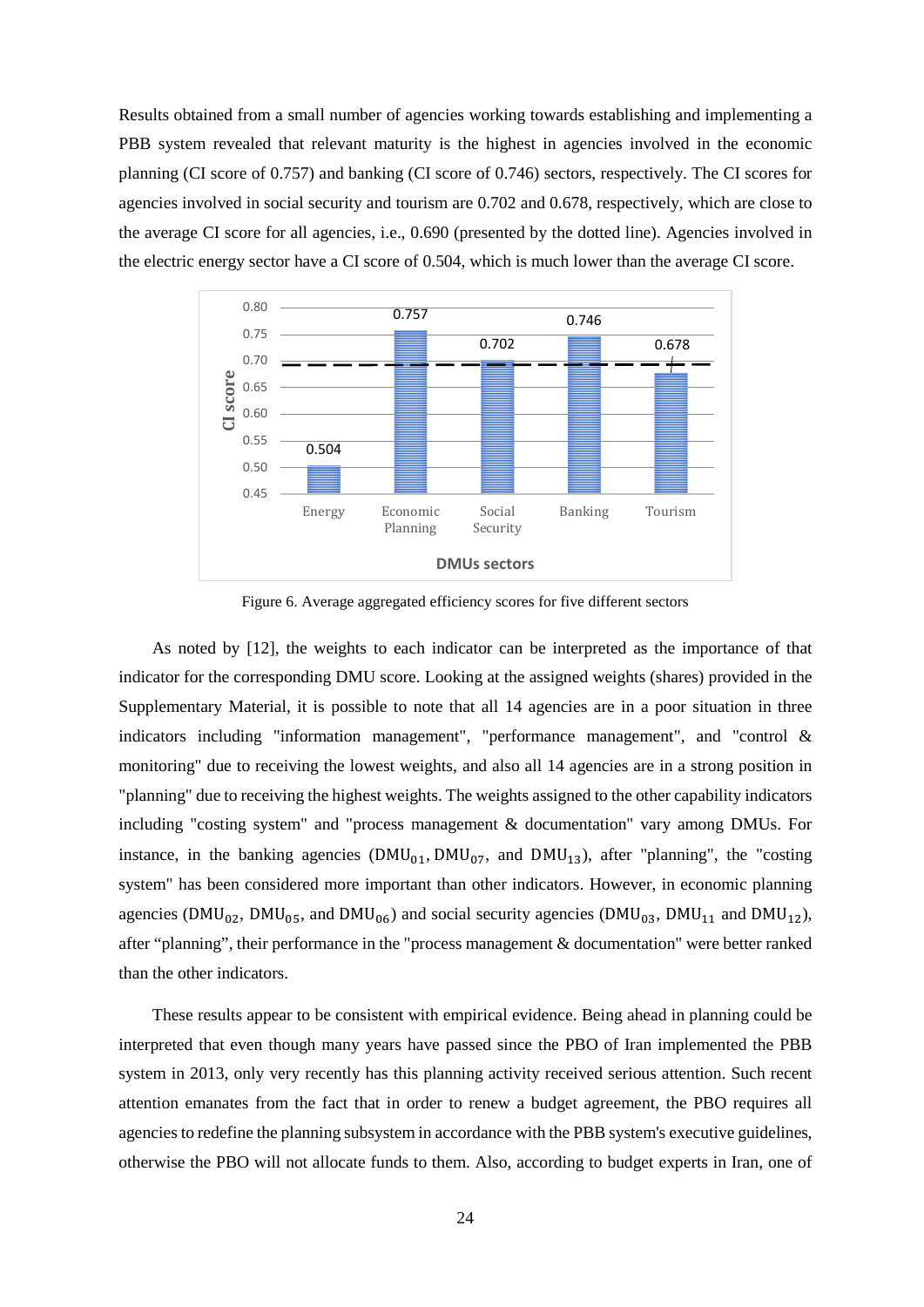the most important challenges faced in establishing the PBB system in Iran is the lack of comprehensive information systems in many agencies together with the existence of dispersed financial and non-financial indicators.

Similar to information management, "performance management" and "control & monitoring" have also received less attention. Apart from organizational ability, one of the reasons for paying less attention to these two capability indicators can be traced back to the assessment focus adopted by the SAC of Iran. In recent years, the SAC has focused more on financial audit and less on performance audit, therefore different organizations were not required to pay attention to the performance dimension of the budgeting system. However, since 2018 the SAC's approach has been revised from financial auditing to both financial and performance auditing. This has driven organizations to pay more attention to the performance aspect of their budget.

With the same approach, the weights assigned to "result" indicators show that most agencies are in a strong position with respect to "budget discipline" and most agencies are in a poor situation in "applying performance information". The weights assigned to the two other result indicators including "transparency & accountability" and "applying costing information" vary among DMUs. Being ahead in "budget discipline", in addition to its many organizational benefits, can be attributed to the regulatory role of organizations such as the SAC. As noted earlier, as the SAC focuses on compliance with laws and regulations (i.e., financial audit) and less on performance audit, the "applying performance information" indicator is less favored by organizations.

## **7. Conclusion**

To analyze a large amount of information, it is easier to look at the different indicators as an integrated construction than to find a specific pattern to analyze the indicators separately. Composite indicators are increasingly considered as a valuable tool for policy analysis and public communication. Therefore, in this study we investigated applying the two-stage data envelopment analysis for building composite indicators.

A number of practical implications can be derived. First, when the modeler is faced with a large number of indicators in different categories, instead of aggregating or ignoring some indicators, applying a multi-layered approach can achieve more reliable results (i.e. lower information entropy). Note that the high similarity of the ranking result based on these two models verified its robustness. Secondly, non-parametric optimization was implemented upon a comprehensive Multiple-Layer hierarchic structure, thus providing an alternative model to pairwise comparisons in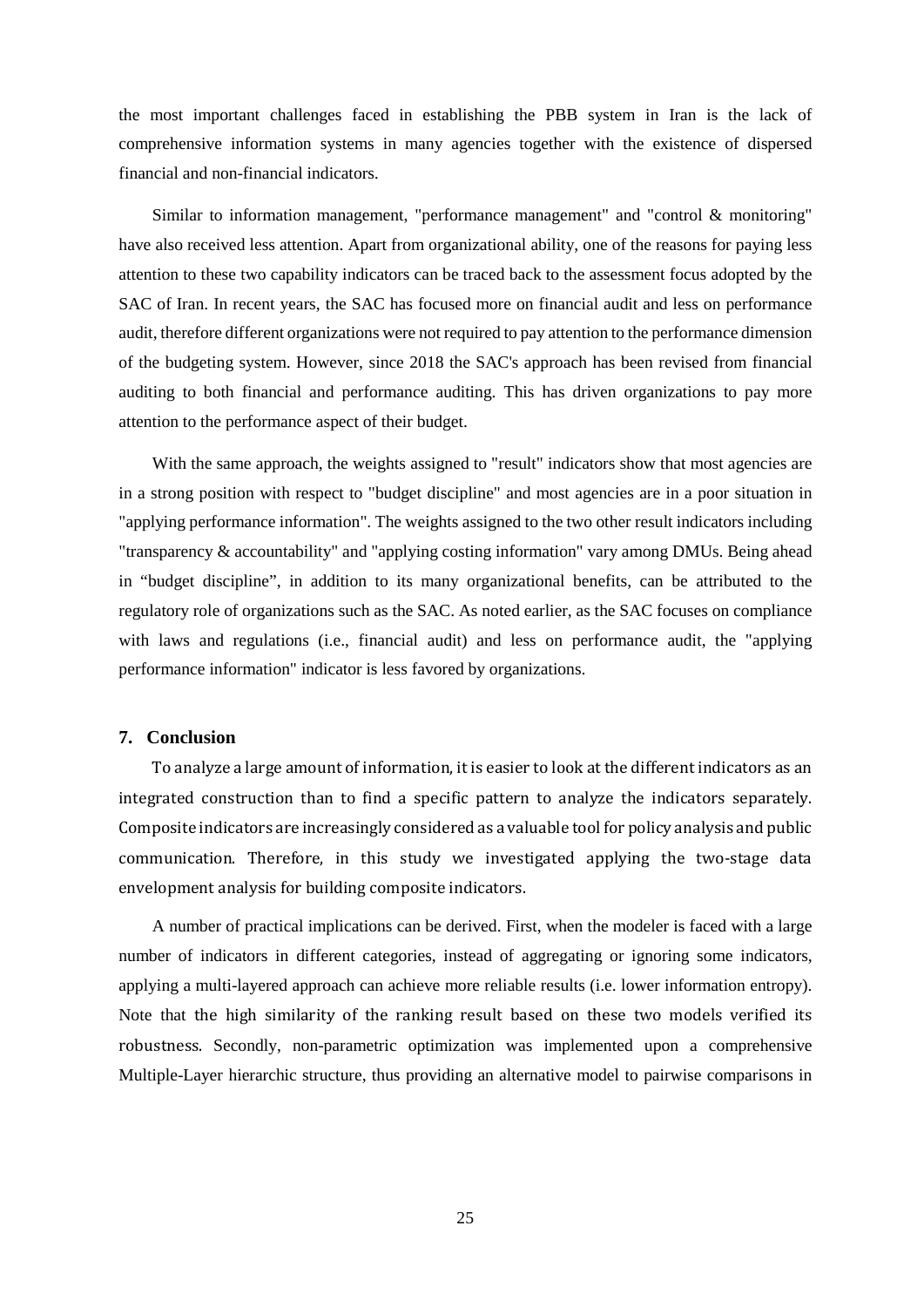some other comparison methods (e.g. Analytic Network Process<sup>[1](#page-25-0)</sup> or even to the statistical modeling within the ambit of Structural Equation Modeling<sup>2</sup>). Thirdly, applying a multilayer DEA approach through intra-category weighting represents important content about strong and poor status of indicators in each DMU, which provides insights into ways to improve the system's efficiency. Fourthly, applying fuzzy logic to deal with uncertain data on some indicators and sub-indicators allows the desired flexibility to handle indicators of different scales such as metric, ordinal, or even nominal, as well as when decisions are made under uncertainty/vagueness, such as in the case of PBB in Iran.

Further research venues could consider not only different approaches for modeling data uncertainty such as Z-numbers or interval data, but also data randomness by incorporating stochastic performance elements over the course of time by adding a temporal dimension in the multiple-layer network DEA model via links and carry-overs. Two-Dimensional Fuzzy-Monte Carlo approaches could be employed to identify which performance components are most subject to vagueness to the detriment of randomness, and vice-versa, as capabilities and results may be influenced differently from these different uncertainty sources. Improvement programs could be designed in terms of quality control tools for those indicators subjected the most to randomness, while online or real-time database capture and measurement could be implemented for those indicators subject to vagueness, for instance. In addition, incorporating the multiple-layer concept into other Network DEA models is worthwhile.

## **References**

- [1] M.J. Farrell, The measurement of productive efficiency, J. R. Stat. Soc. Ser. A. 120 (1957) 253–281.
- [2] C. Kao, Network data envelopment analysis: A review, Eur. J. Oper. Res. 239 (2014) 1–16.
- [3] C. Kao, Network data envelopment analysis, Int. Ser. Oper. Res. Manag. Sci. 10 (2017) 973– 978.
- [4] H. Fukuyama, R. Matousek, Modelling bank performance: A network DEA approach, Eur. J. Oper. Res. 259 (2017) 721–732.
- [5] P. Wanke, M.A.K. Azad, A. Emrouznejad, J. Antunes, A dynamic network DEA model for accounting and financial indicators: A case of efficiency in MENA banking, Int. Rev. Econ. Financ. 61 (2019) 52–68.
- [6] K. Wang, W. Huang, J. Wu, Y.N. Liu, Efficiency measures of the Chinese commercial banking system using an additive two-stage DEA, Omega. 44 (2014) 5–20.
- [7] C. Kao, S.-N. Hwang, Efficiency decomposition in two-stage data envelopment analysis: An application to non-life insurance companies in Taiwan, Eur. J. Oper. Res. 185 (2008) 418–429.
- [8] A. Hatami-Marbini, S. Saati, Efficiency evaluation in two-stage data envelopment analysis under a fuzzy environment: A common-weights approach, Appl. Soft Comput. 72 (2018) 156– 165.
- [9] M. Duygun, D. Prior, M. Shaban, E. Tortosa-Ausina, Disentangling the European airlines efficiency puzzle: A network data envelopment analysis approach, Omega (United Kingdom).

<span id="page-25-0"></span> $<sup>1</sup>$  - Analytic Network Process (ANP) provides an approach for feeding judgments and measurements to</sup> properly compute (ratios scale) priorities to distribute their impact or influence over the factors and groups of factors in the decision. For more details see [39].

<span id="page-25-1"></span><sup>&</sup>lt;sup>2</sup> - Structural Equation Modeling (SEM) is a powerful technic that can combine complex path models with latent variable (factors). Using SEM, researchers can specify confirmatory factor analysis model and complex path models. For more details see [40].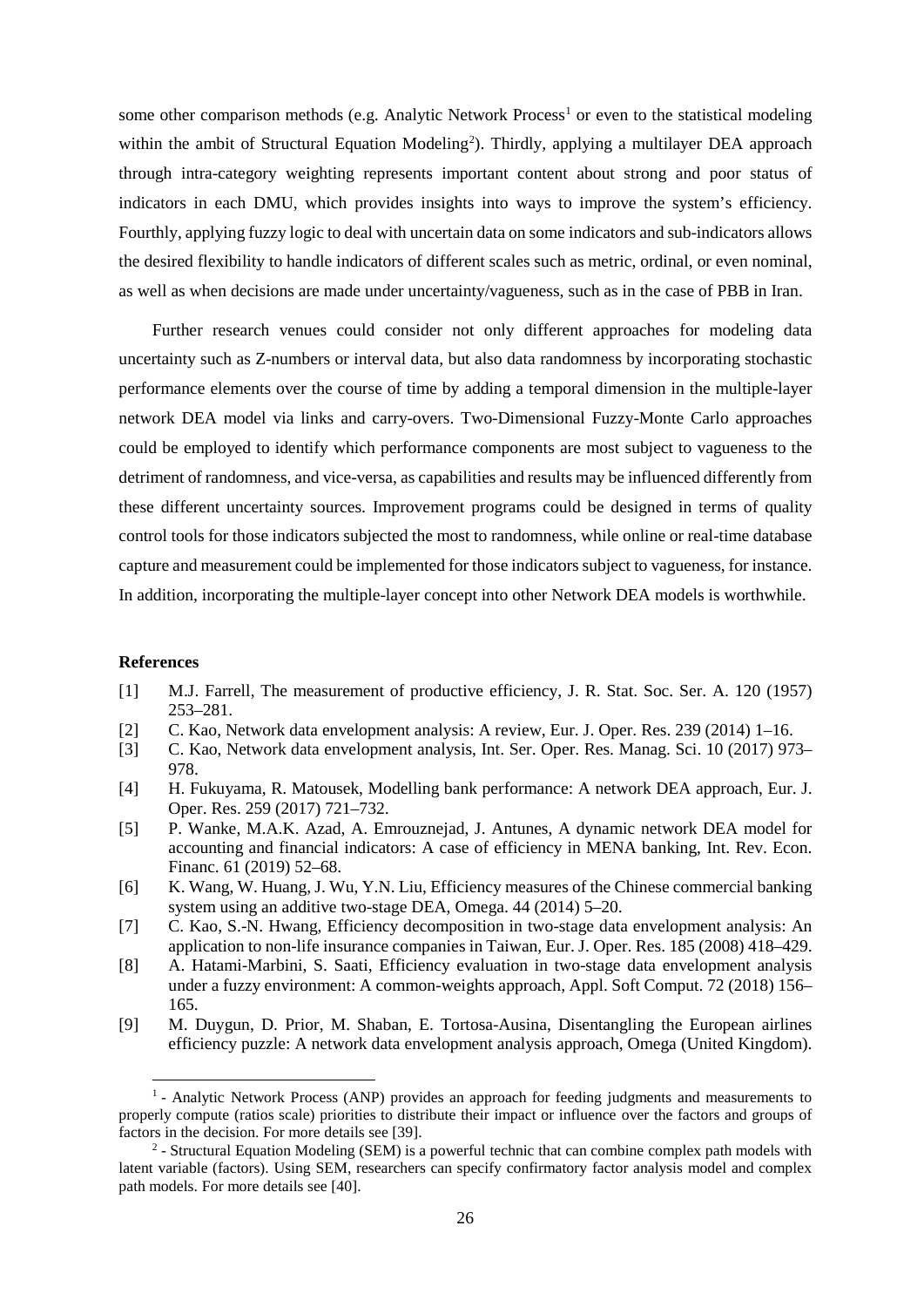60 (2016) 2–14.

- [10] E. Soltanzadeh, H. Omrani, Dynamic network data envelopment analysis model with fuzzy inputs and outputs: An application for Iranian Airlines, Appl. Soft Comput. 63 (2018) 268– 288.
- [11] H. Omrani, K. Shafaat, A. Emrouznejad, An integrated fuzzy clustering cooperative game data envelopment analysis model with application in hospital efficiency, Expert Syst. Appl. 114 (2018) 615–628. http://www.sciencedirect.com/science/article/pii/S0957417418304986.
- [12] Y. Shen, E. Hermans, D. Ruan, G. Wets, T. Brijs, K. Vanhoof, A generalized multiple layer data envelopment analysis model for hierarchical structure assessment: A case study in road safety performance evaluation, Expert Syst. Appl. 38 (2011) 15262–15272.
- [13] S.M. Mirhedayatian, M. Azadi, R. Farzipoor Saen, A novel network data envelopment analysis model for evaluating green supply chain management, Int. J. Prod. Econ. 147 (2014) 544–554.
- [14] T. Badiezadeh, R.F. Saen, T. Samavati, Assessing sustainability of supply chains by double frontier network DEA: A big data approach, Comput. Oper. Res. 98 (2018) 284–290.
- [15] X. Zhou, W. Pedrycz, Y. Kuang, Z. Zhang, Type-2 fuzzy multi-objective DEA model: An application to sustainable supplier evaluation, Appl. Soft Comput. J. 46 (2016) 424–440.
- [16] P. Yin, J. Chu, J. Wu, J. Ding, M. Yang, Y. Wang, A DEA-based two-stage network approach for hotel performance analysis: An internal cooperation perspective, Omega. (2019).
- [17] M.R. Amini, A. Azar, M.D. Nayeri, K. Bayat, Developing a performance-based budgeting maturity model and constructing a DEA-based composite indicator to measure it ' s score, Ind. Eng. Manag. Syst. 18 (2019) 144–154.
- [18] C. Huang, C. Dai, M. Guo, A hybrid approach using two-level DEA for financial failure prediction and integrated SE-DEA and GCA for indicators selection, Appl. Math. Comput. 251 (2015) 431–441.
- [19] W. Meng, D. Zhang, L. Qi, W. Liu, Two-level DEA approaches in research evaluation, Omega. 36 (2008) 950–957.
- [20] C. Huang, F.N. Ho, Y. Chiu, Measurement of tourist hotels׳ productive efficiency, occupancy, and catering service effectiveness using a modified two-stage DEA model in Taiwan, Omega. 48 (2014) 49–59.
- [21] L. Cherchye, W. Moesen, N. Rogge, T. Van Puyenbroeck, An introduction to "benefit of the doubt" composite indicators, Soc. Indic. Res. 82 (2007) 111–145.
- [22] Y. Shen, E. Hermans, T. Brijs, G. Wets, Fuzzy data envelopment analysis in composite indicator construction, Stud. Fuzziness Soft Comput. (2014) 89–100.
- [23] M.Z. Mahmoudabadi, A. Azar, A. Emrouznejad, A novel multilevel network slacks-based measure with an application in electric utility companies, Energy. 158 (2018) 1120–1129. http://www.sciencedirect.com/science/article/pii/S0360544218310053.
- [24] P. Wanke, C. Barros, Two-stage DEA: An application to major Brazilian banks, Expert Syst. Appl. 41 (2014) 2337–2344. https://www.sciencedirect.com/science/article/pii/S0957417413007653 (accessed April 29, 2019).
- [25] C. Kao, A linear formulation of the two-level DEA model, Omega. 36 (2008) 958–962.
- [26] R. Ezzati, E. Khorram, R. Enayati, A new algorithm to solve fully fuzzy linear programming problems using the MOLP problem, Appl. Math. Model. 39 (2015) 3183–3193. http://www.sciencedirect.com/science/article/pii/S0307904X13001698.
- [27] J. Pourmahmoud, N. Bafekr Sharak, Measuring Cost Efficiency with New Fuzzy DEA Models, Int. J. Fuzzy Syst. 20 (2018) 155–162.
- [28] Y. Shen, D. Ruan, E. Hermans, T. Brijs, G. Wets, K. Vanhoof, Modeling qualitative data in data envelopment analysis for composite indicators, Int. J. Syst. Assur. Eng. Manag. 2 (2011) 21–30.
- [29] P. Guo, H. Tanaka, Fuzzy DEA: A perceptual evaluation method, Fuzzy Sets Syst. 119 (2001) 149–160.
- [30] P. Guo, Fuzzy data envelopment analysis and its application to location problems, Inf. Sci. (Ny). 179 (2009) 820–829.
- [31] R.G. Dyson, E. Thanassoulis, Reducing weight flexibility in data envelopment analysis, J. Oper. Res. Soc. 39 (1988) 563–576.